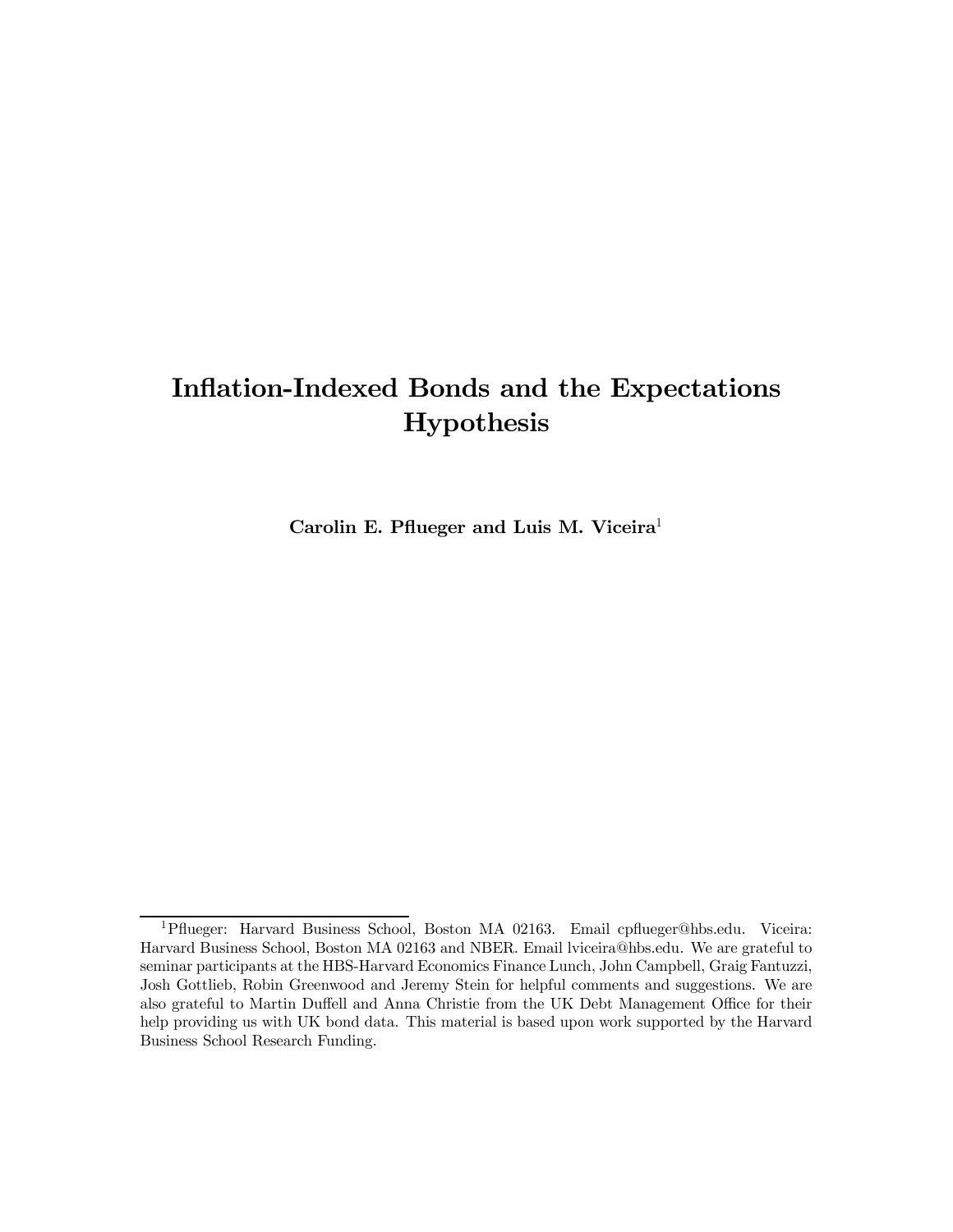#### Abstract

This paper empirically analyzes the Expectations Hypothesis (EH) in inflationindexed (or real) bonds and in nominal bonds in the US and in the UK. We strongly reject the EH in inflation-indexed bonds, and also confirm and update the existing evidence rejecting the EH in nominal bonds. This rejection implies that the risk premium on both real and nominal bonds varies predictably over time. We also find strong evidence that the spread between the nominal and the real bond risk premium, or the breakeven inflation risk premium, also varies over time. We argue that the time variation in real bond risk premia mostly likely reflects both a changing real interest rate risk premium and a changing liquidity risk premium, and that the variability in the nominal bond risk premia reflects a changing inflation risk premium. We estimate significant time series variability in the magnitude and sign of bond risk premia.

Key Words: TIPS, Breakeven Inflation, Return Predictability, Bond Risk Premia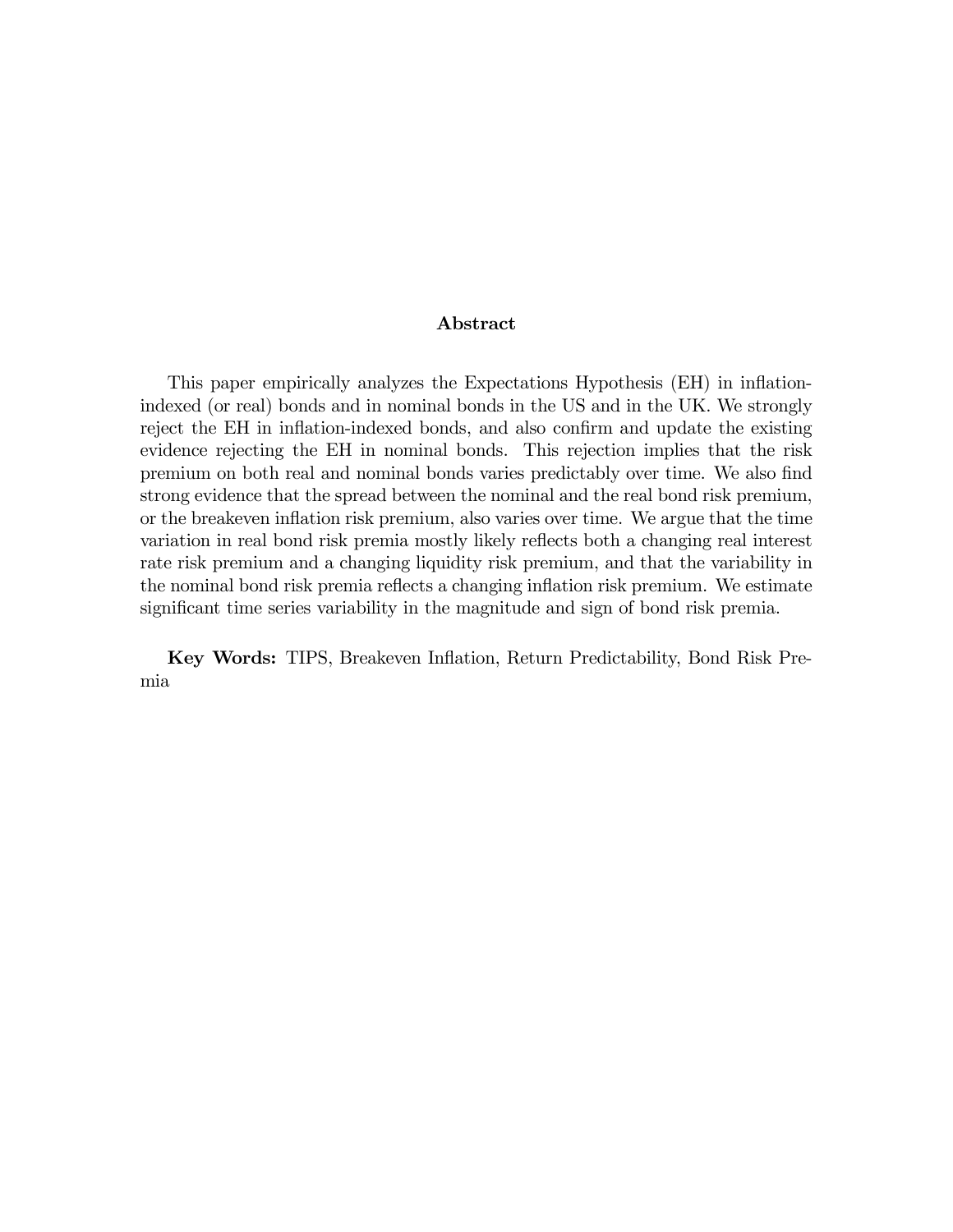## 1 Introduction

This article conducts an empirical exploration of the magnitude and time variation of risk premia in inflation-indexed and nominal government bonds, using data on US Treasury bonds and UK gilts. Understanding bond risk premia is fundamental in thinking about the term structure of interest rates. It is also of first order importance for bond issuers, since public debt constitutes one of the main sources of government financing, and for users, whether central banks or investors. Central banks use government bonds as a key instrument in the execution of monetary policy, while investors use them as the anchor of their fixed income allocations.

The most common form of government bonds are nominal bonds that pay fixed coupons and principal. However, in recent times governments around the world, including the U.S. Treasury, have started issuing significant amounts of inflationindexed bonds (Campbell, Shiller, and Viceira 2009). Inflation-indexed bonds, which in the U.S. are known as Treasury Inflation Protected Securities (TIPS), are bonds whose coupons and principal adjust automatically with the evolution of a consumer price index2. They aim to pay investors a fixed inflation-adjusted coupon and principal. For this reason they are also known as real bonds, and their yields are typically considered the best proxy for the term structure of real interest rates in the economy.

Although government bonds in large stable economics are generally free from default risk, they expose investors to other risks. Investors holding either inflationindexed or nominal government bonds are exposed to the risk of changing real interest rates. For any investor the riskless asset is an inflation-indexed bond whose cash flows match his consumption plan (Campbell and Viceira 2001, Wachter 2003). If future real interest rates are uncertain, investors will view bonds not matching the timing and length of their consumption plans as risky, leading to a risk premium for holding such bonds. This real interest rate risk premium will be a function of investors' risk tolerance, and it can be time-varying if investors' tolerance for risk changes over the business cycle (Campbell and Cochrane 1999, Wachter 2006). A time-varying correlation of real interest rates with investor well-being can also make the real interest rate risk premium vary over time (Campbell, Sunderam, and Viceira 2010).

<sup>2</sup> In the US, TIPS payments are linked to the Consumer Price Index for All Urban Consumers (CPI-U). The relevant index in the UK is the Retail Price Index (RPI).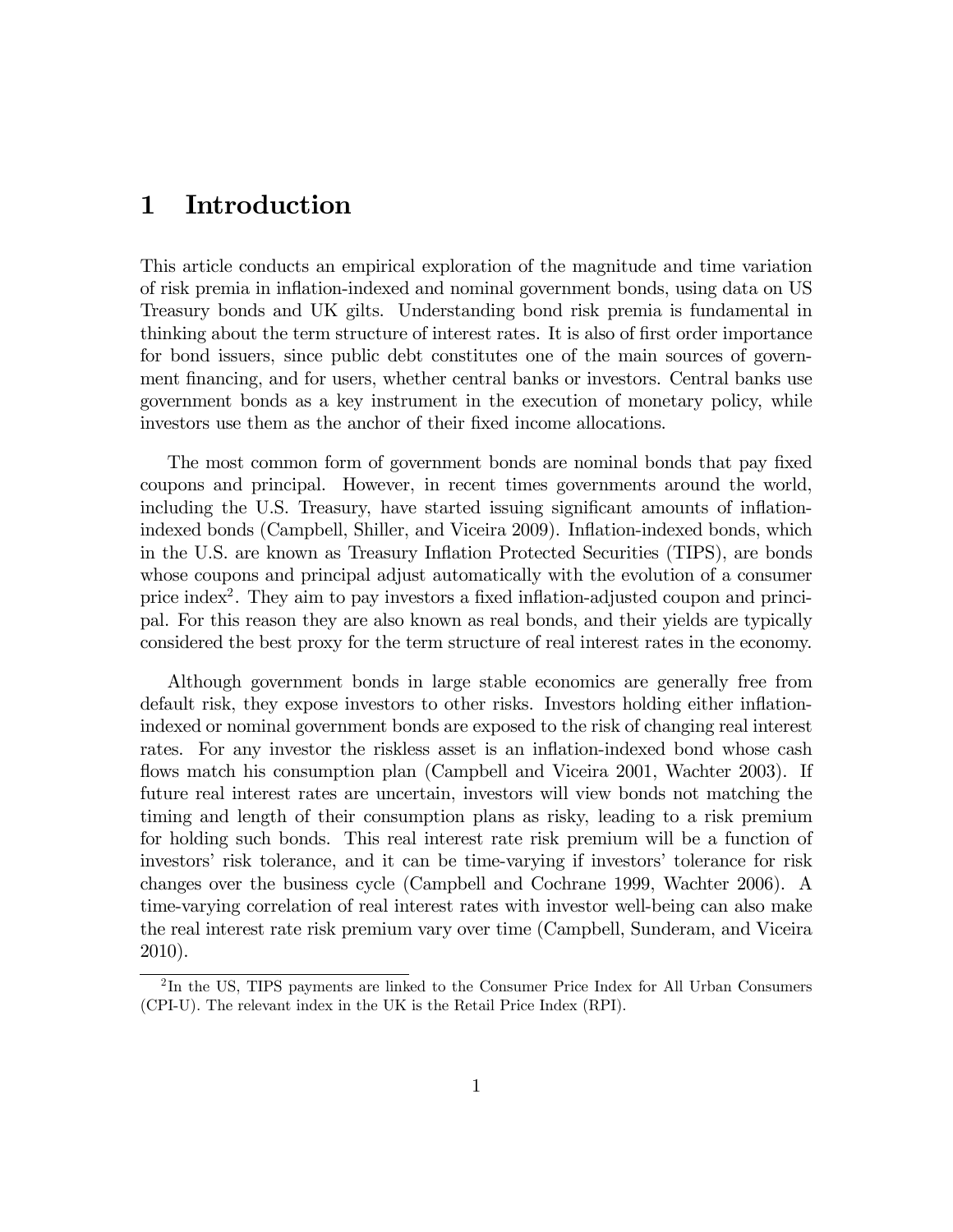In addition to real interest rate risk, nominal government bonds expose investors to inflation risk. When future inflation is uncertain, the coupons and principal of nominal bonds can suffer from the eroding effects of inflationary surprises. If inflation is negatively correlated with economic conditions, as in times of stagflation, the real payoffs of nominal bonds will tend to decline when economic conditions worsen. Risk averse investors will therefore demand a positive inflation risk premium for holding nominal bonds. But if inflation is positively correlated with economic conditions, nominal bonds will have hedging value to risk-averse investors (Piazzesi and Schneider 2007, Campbell, Sunderam, and Viceira 2010). By contrast, inflation-indexed bonds are not exposed to inflation risk, since their coupons and principal adjust automatically with inflation.<sup>3</sup>

The starting point of our empirical investigation of bond risk premia is the expectations hypothesis of interest rates (EH for short). The EH postulates that the risk premium on long-term bonds, or the expected excess return on long-term bonds over short-term bonds, should be constant over time. If the EH holds for inflation-indexed bonds, this implies that the real interest rate risk premium is constant. In that case the yield on long-term inflation-indexed bonds is equal to the average expected shortterm real interest rate over the life of the bond plus a constant. Investors cannot earn predictable returns by shifting between long-maturity and short-maturity real bonds.

The implications of the EH for nominal bonds are stronger. If it holds, both the inflation risk premium and the real interest rate risk premium are constant<sup>4</sup>. In that case the yield on long-term nominal bonds is equal to the average expected future short-term nominal interest rate up to a constant. A rejection of the nominal expectations hypothesis can be the result of a time-varying inflation risk premium, a time-varying real interest rate risk premium, or both. Without independent observation of real bond prices it is hard to distinguish between those sources of time variation in nominal bond risk premia.

In our analysis we adopt a flexible empirical approach that does not rely on a tightly parameterized model<sup>5</sup>. The EH has been tested and rejected on U.S. nominal

<sup>3</sup>Tax regulations in some countries, including the US, make the after-tax income and capital gains from inflation-indexed bonds not fully inflation indexed. This effect can be exacerbated at times of high accelerating inflation. See Section 2.

<sup>4</sup>Unless we are in the unlikely case where time-variation in the inflation risk premium and the real interest rate risk premium exactly cancel each other out.

<sup>&</sup>lt;sup>5</sup>See Adrian and Wu (2009), Buraschi and Jiltsov (2004), Campbell, Sunderam, and Viceira (2010), Christensen, Lopez, and Rudebusch (2010) and Evans (2003) for formal models of the term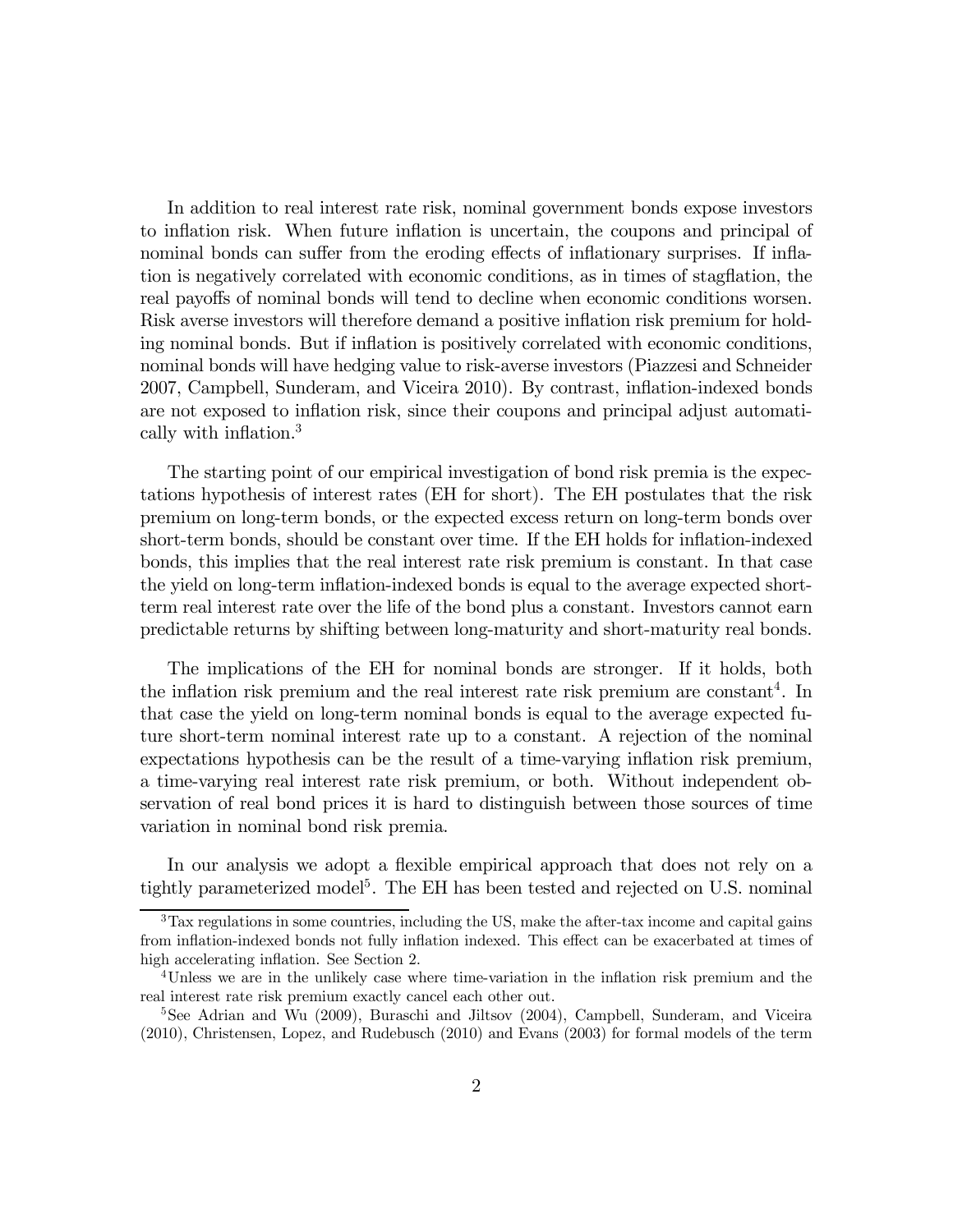Treasury bonds numerous times, but previous tests for inflation-indexed bonds only had significantly shorter samples at their disposal and were not able to reject the expectations hypothesis (Barr and Campbell 1997). Campbell and Shiller (1991) present regression results for different combinations of maturities and holding periods and resoundingly reject the expectations hypothesis for U.S. nominal bonds. Fama and Bliss (1987), Cochrane and Piazzesi (2005) and others have also presented robust empirical evidence that nominal Treasury bond risk premia vary over time. However, Campbell (1999) presents evidence that the expectations hypothesis is harder to reject on nominal government bonds in a cross-section of other developed economies.

The structure of this article is as follows. Section 2 describes the mechanics of inflation-indexed bonds. Section 3 formalizes the expectations hypothesis of the term structure of interest rates and expected inflation. Section 4 tests the expectations hypothesis in real and nominal bonds. Section 5 provides evidence on real and nominal bond return predictability from the tent-shaped linear combination of nominal interest rates proposed by Cochrane and Piazzesi (2005). Section 6 shows estimates of bond risk premia and their variation over time. Finally, section 7 offers some concluding remarks and suggestions for future research.

## 2 Inflation-Indexed Bonds

Inflation-indexed bonds have been available in the UK since 1983 and in the US since 1997. US inflation-indexed bonds are called Treasury Inflation Protected Securities (TIPS). They are designed to approximate real bonds with payouts that are constant despite inflation surprises. They are quoted in terms of a real interest rate and are issued mostly at long maturities greater than 10 years. The principal on these bonds grows with a pre-specified price index, which in the U.S. is the Consumer Price Index (CPI-U) and in the UK is the Retail Price Index (RPI). The coupons are equal to the inflation-adjusted principal on the bond times a fixed coupon rate. Thus the coupons on these bonds also fluctuate with inflation.

Of course, the price index might not grow over time. For instance the CPI decreased by almost 4% between September 2008 and December 2008. In the US, the final payment of principal on a TIPS is protected against deflation and it can never

structure of interest rates that analyze and estimate inflation and real interest rate risk premia using data on both real and nominal bonds.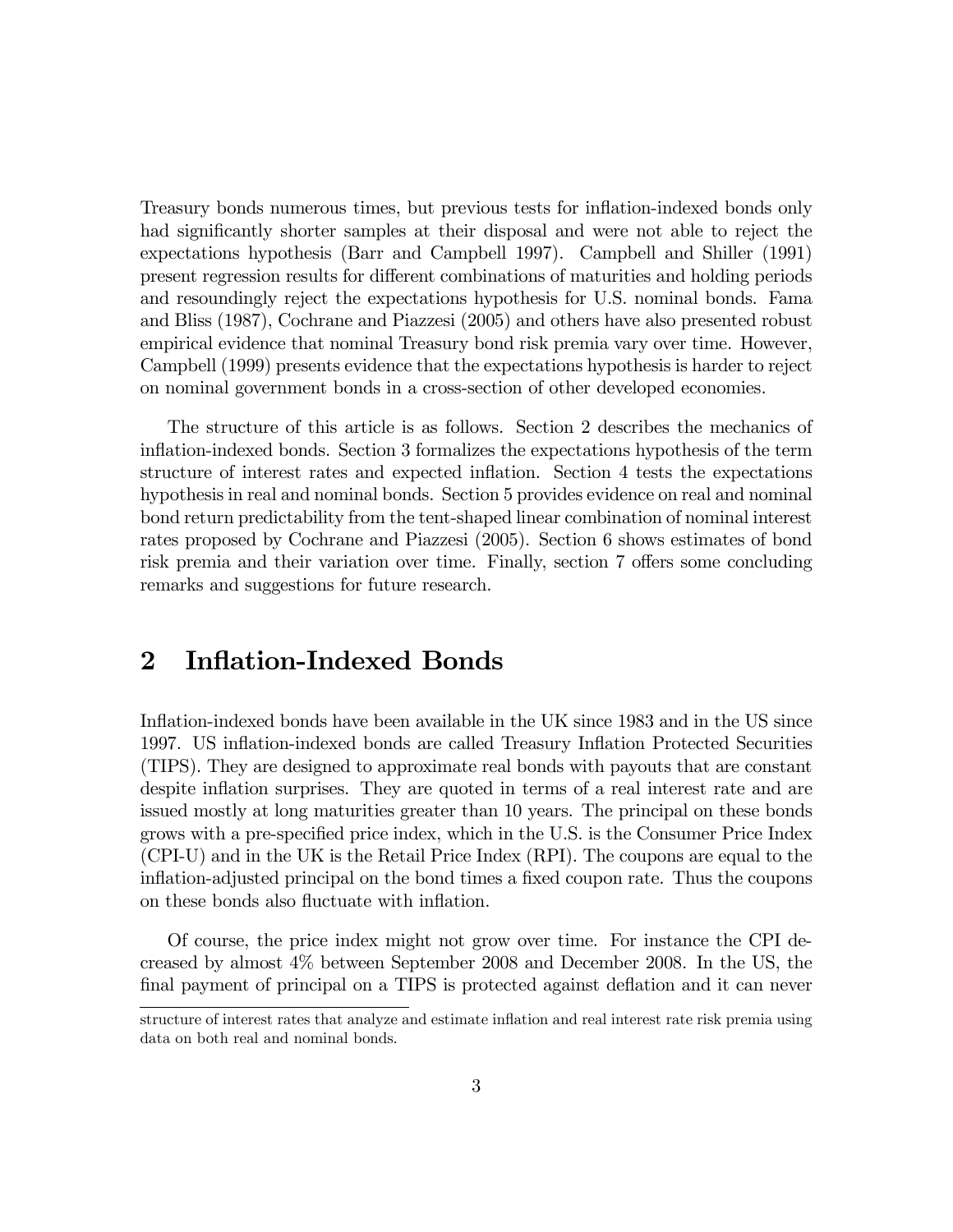be smaller than the stated nominal value at issuance. However, its coupons are not: the inflation-adjusted value of the principal for coupon computation purposes can fall below the initial value at issuance. In contrast, neither the principal nor the coupons on inflation-linked gilts in the UK are protected from deflation.

Further details complicate the pricing of these bonds. Since inflation figures in the US and in the UK are published with a lag, the principal value of inflation-indexed bonds adjusts with a 3 month lag. UK inflation-linked gilts that were issued prior to the financial year 2005-06 follow an 8 month lagged indexing procedure while more recent issues follow a 3 month lagged methodology. The tax treatment of these bonds also differs. In the UK principal adjustments of inflation-linked gilts are not taxed. This gives inflation-linked gilts a tax advantage over nominal gilts, a larger share of whose cash flows come in the form of taxable nominal coupon payments. In the US, on the other hand, inflation-adjustments of principal are considered ordinary income for tax purposes. As a result the tax obligations associated with holding a TIPS increase when inflation is high so that on an after-tax basis U.S. TIPS are not fully indexed to inflation. More details on TIPS can be found in Viceira (2001), Roll (2004) and Gurkaynak, Sack, and Wright (2010). Campbell and Shiller (1996) offer a discussion of the taxation of inflation-indexed bonds. Campbell, Shiller, and Viceira (2009) provide an overview of the history of inflation-indexed bonds in the US and the UK.

## 3 The Expectations Hypothesis

The expectations hypothesis of the term structure of interest rates says that the excess return on an  $n$ -period bond over a 1-period bond should be constant over time. There should not be any particularly good time to hold short-term or long-term bonds. Equivalently, the expectations hypothesis says that if short yields are anticipated to rise in the future then this should already be reflected in current long yields. The expectations hypothesis is usually stated for nominal bonds. We formulate expectations hypotheses for nominal bonds, real bonds and for inflation expectations. We show that these different interpretations of the expectations hypothesis are closely related to real interest rate risk, inflation risk and liquidity premia and derive empirical predictions that we will test subsequently.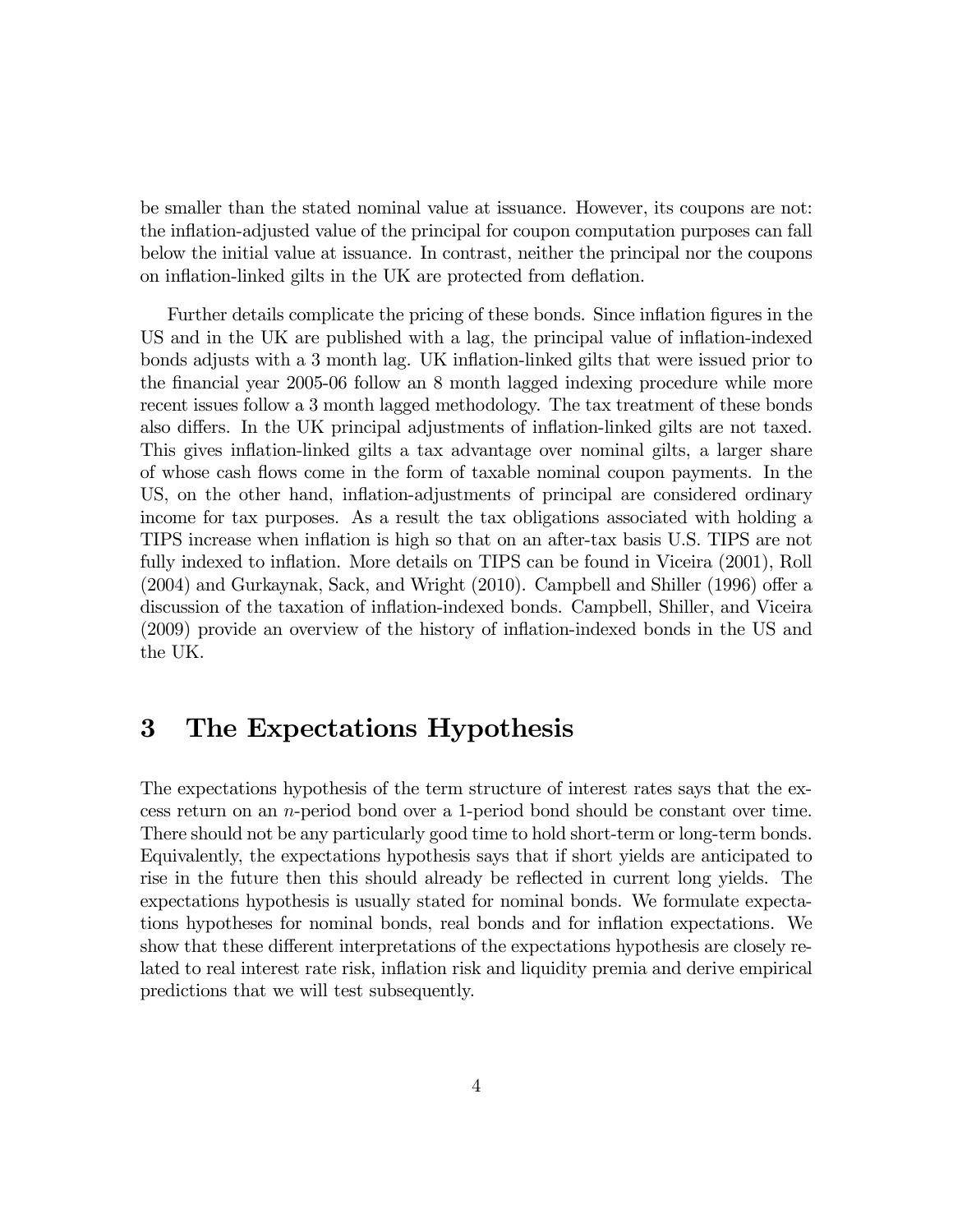### 3.1 Bond Notation and Definitions

We start by establishing some notation and definitions that will be used throughout the article. We denote by  $p_{n,t}^{\$}$  the log price of a zero-coupon *n*-period nominal bond, and by  $y_{n,t}^{\$}$  the bond's log (or continuously compounded) yield. For zero-coupon bonds, log price and yield are related according to

$$
y_{n,t}^{\$} = -\left(\frac{1}{n}\right)p_{n,t}^{\$}.
$$
 (1)

The yield spread is the difference between a long-term yield and a short-term yield,  $s_{n,t}^{\$} = y_{n,t}^{\$} - y_{1,t}^{\$}.$ 

The log return on a zero-coupon  $n$ -period bond if it is held for one period and sold before maturity is given by the change in its price, i.e.

$$
r_{n,t+1}^{\$} = p_{n-1,t+1}^{\$} - p_{n,t}^{\$} = ny_{n,t}^{\$} - (n-1) y_{n-1,t+1}^{\$},
$$
\n(2)

where the second equality follows immediately from (1).

We use the superscript  $TIPS$  to denote the corresponding quantities for both US and UK inflation-indexed bonds. Inflation-indexed bonds are commonly quoted in terms of real yields. That is  $p_{n,t}^{TIPS}$  is the real log price of an indexed bond,  $y_{n,t}^{TIPS}$  is the *real* yield and  $r_{n,t+t}^{TIPS}$  is the *real* one-period log return. The nominal one-period log return on an inflation-indexed bond is then given by  $r_{n,t+1}^{TIPS} + \pi_{1t}$ , where  $\pi_{1t}$  denotes the 1-period log inflation rate from period  $t$  to period  $t + 1$ .

#### 3.2 Nominal Expectations Hypothesis

The nominal EH states that the expected log excess return on long-term nominal bonds over short-term nominal bonds, or bond risk premium, is constant over time:

$$
E_t \left[ r_{n,t+1}^{\$} - y_{1,t}^{\$} \right] = \mu_n^{\$}, \tag{3}
$$

where the constant bond risk premium  $\mu_n^{\$}$  can depend on maturity n. The advantage of formulating the expectations hypothesis in logs is that the log expectations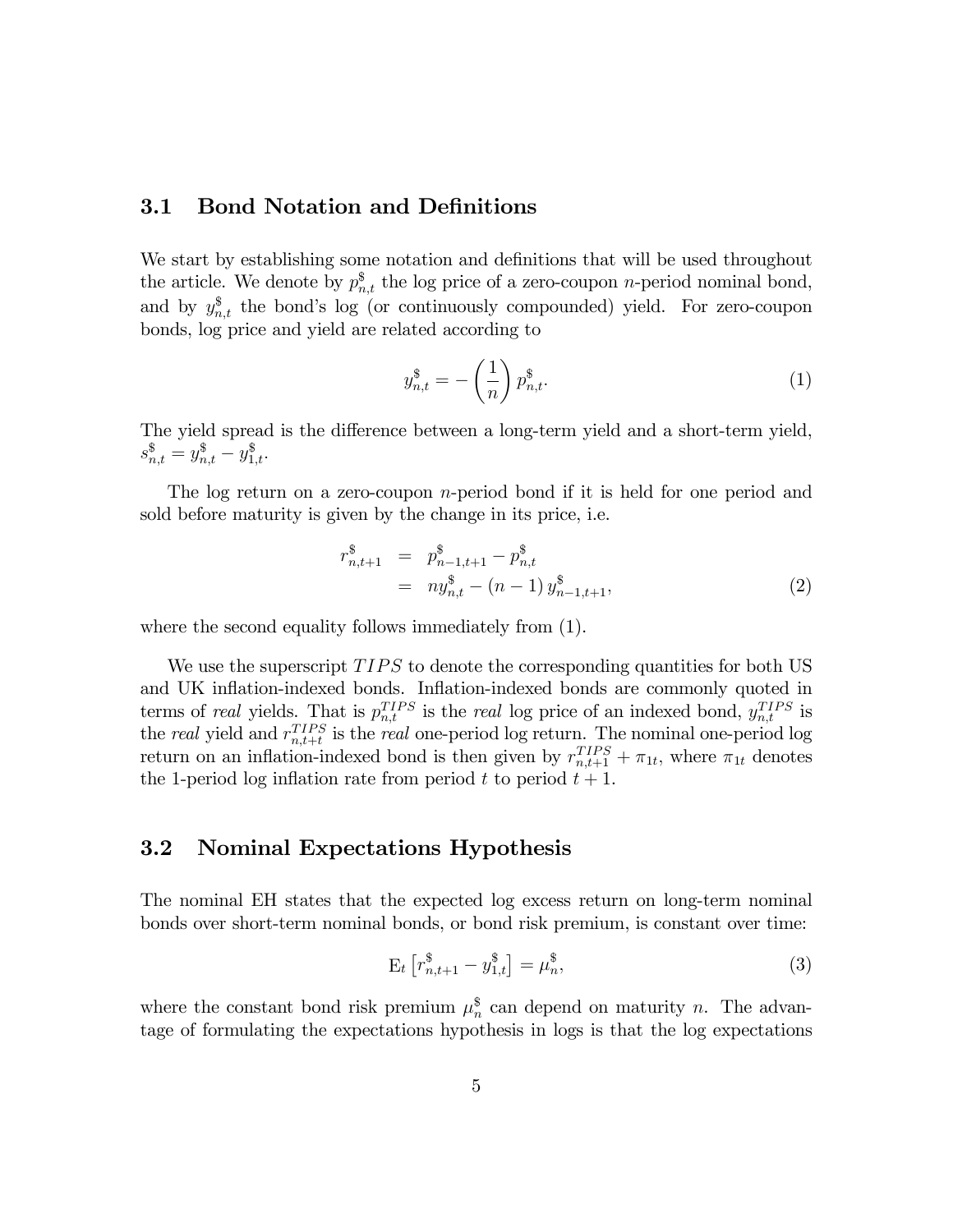hypothesis for one holding period is consistent with the log expectations hypothesis for any other holding period.<sup>6</sup>

The EH can be represented in a number of different ways that obtain by simple algebraic manipulation of  $(2)$  and  $(3)$ .<sup>7</sup> A popular equivalent representation of the nominal EH relates the yield on a n-period zero-coupon nominal bond at time  $t$  to expected future short-term nominal interest rates:

$$
y_{n,t}^{\$} = \theta_n^{\$} + \frac{1}{n} \mathop{\mathrm{E}}\limits_{i=0}^{n-1} y_{1,t+i}^{\$}.
$$
 (4)

Equation (4) says that the current n-period yield should be equal to the expected average short yields over its maturity up to a time-invariant constant  $\theta_n^{\$}$ . The constant  $\theta_n^{\$}$  is simply the average of bond risk premia for maturities up to *n* periods, i.e.,  $\theta_n^{\$} = \sum_{i=2}^n \mu_i^{\$}/n$ . A second equivalent representation of the nominal EH relates changes in long-term yields to the yield spread

$$
\mathbf{E}_{t}\left[y_{n-1,t+1}^{\$} - y_{n,t}^{\$}\right] = \left(\theta_{n-1}^{\$} - \frac{n}{n-1}\theta_{n}^{\$}\right) + \frac{1}{n-1}s_{n,t}^{\$}.
$$
 (5)

Although these alternative equivalent representations of the EH provide useful intuition to understand the meaning and implications of the EH, we choose to work with the return-based definition (3) in our empirical exploration of the EH. This approach allows for transparent interpretation of empirical results in terms of return predictability, and it is flexible enough to easily accommodate a complementary analysis of liquidity premia and supply pressures in the bond market.

The EH says that  $r_{n,t+1}^{\$} - y_{1,t}^{\$}$  cannot be predicted. However, early tests of the EH based on (5) found robust evidence that the nominal term spread–or an equivalent combination of forward rates–predicts nominal excess returns positively (Campbell and Shiller 1991, Fama and Bliss 1987). That is, whenever the term spread is high

<sup>&</sup>lt;sup>6</sup>Another version of the expectations hypothesis, the so-called pure expectations hypothesis (PEH), considers a formulation of (3) in terms of simple returns as opposed to log returns, and sets expected excess simple returns to zero (Campbell, Lo, and MacKinlay 1997). The intuition of the PEH is that if investors are risk neutral then they should adjust positions until the expected one-period returns for short nominal bonds and long nominal bonds are equalized. The log EH (3) is less constraining in that it allows for a non-zero bond risk premium.

 $^7$  For a detailed discussion of equivalent formulations of the expectations hypothesis see Campbell, Lo, and MacKinlay (1997, Chapter 10) or Cochrane (2005, Chapter 19).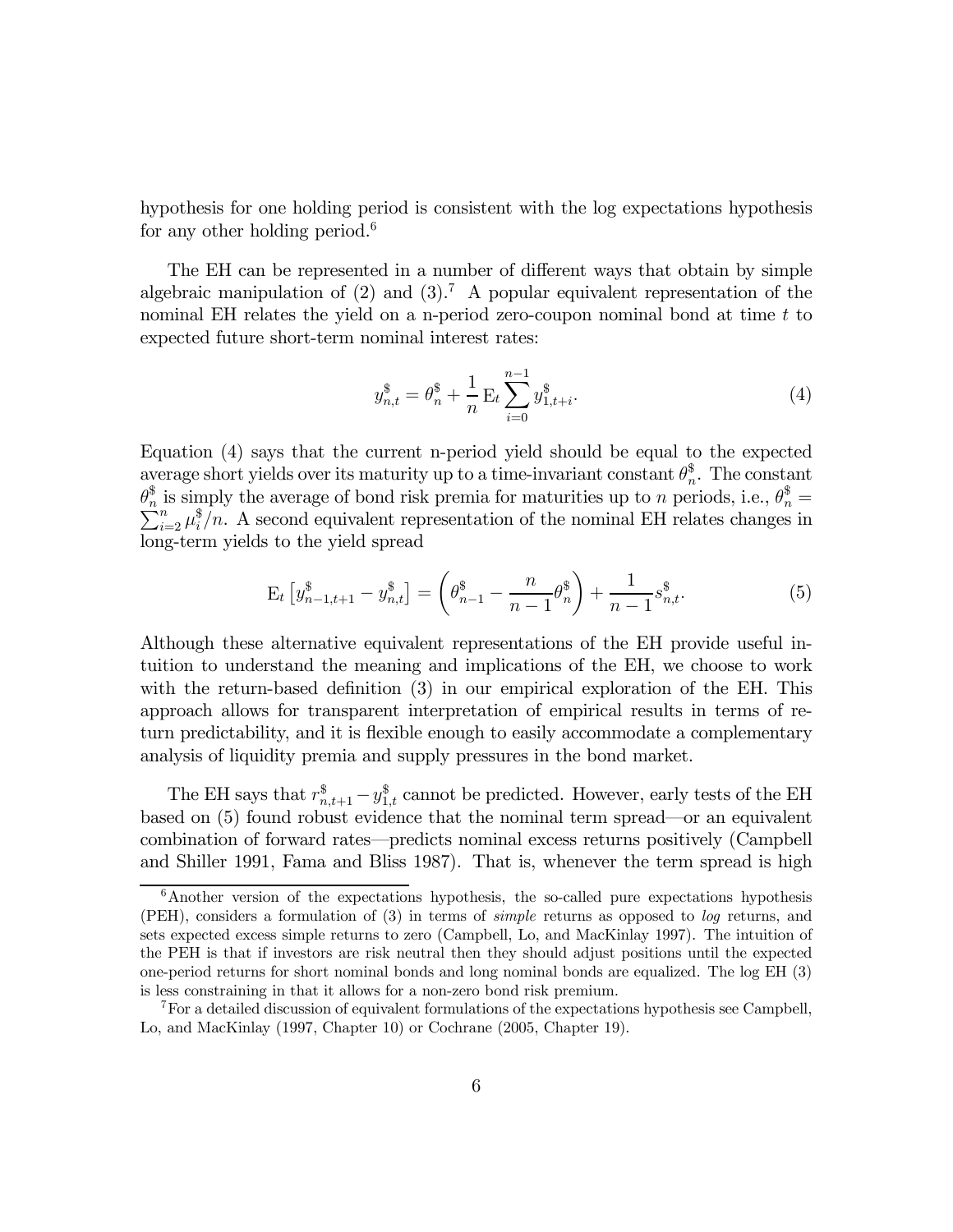the risk premium on long nominal bonds is higher.<sup>8</sup> Building on this prior work, we test in our data whether the term spread contains a time-varying risk premium by running the regression test

$$
r_{n,t+1}^{\$} - y_{1,t}^{\$} = \alpha^{\$} + \beta^{\$} s_{n,t}^{\$} + \varepsilon_{t+1}^{\$},\tag{6}
$$

where  $\beta^{\$} = 0$  under the null that the EH holds. Of course, failing to reject  $\beta^{\$} = 0$ in (6) does not imply that we fail to reject the EH, as other state variables might forecast bond excess returns. Thus we also include in (6) other variables that have been shown to forecast bond excess returns in our empirical analysis.

### 3.3 Real Expectations Hypothesis

The EH has traditionally been formulated and tested in terms of nominal bonds but it appears at least as plausible to formulate the hypothesis in terms of real bonds. The nominal EH supposes that the bond risk premium on nominal bonds, consisting of both inflation risk and real interest rate risk, is constant over time. The EH for inflation-indexed bonds is strictly weaker in that it only supposes that real interest rate risk is constant.

Expressed in terms of returns the EH for inflation-indexed zero-coupon bonds says that

$$
E_t \left[ r_{n,t+1}^{TIPS} - y_{1,t}^{TIPS} \right] = \mu_n^{TIPS},\tag{7}
$$

Analogously to the nominal EH we test the real EH by testing whether the real term spread predicts excess returns on real bonds:

$$
r_{n,t+1}^{TIPS} - y_{1,t}^{TIPS} = \alpha^{TIPS} + \beta^{TIPS} s_{n,t}^{TIPS} + \varepsilon_{t+1}^{TIPS}
$$
\n
$$
\tag{8}
$$

where  $s_{n,t}^{TIPS} = y_{n,t}^{TIPS} - y_{1,t}^{TIPS}$  is the TIPS bond spread. The real EH hypothesis implies that the coefficient of real excess log returns of inflation-indexed bonds on the real term spread should be zero. If  $\beta^{TIPS} \neq 0$  then we can infer that the real yield reflects time-varying real risk premia and  $\mu_n^{TIPS}$  is time-varying. The TIPS bond spread is a natural candidate regressor due to its similarity to the nominal bond spread. Since TIPS are not exposed to inflation surprises the TIPS yield spread should not reflect

 $8$ This is equivalent to finding a negative slope in a regression of changes in the yield on long-term bonds on  $s_{n,t}^{\$}/(n-1)$ .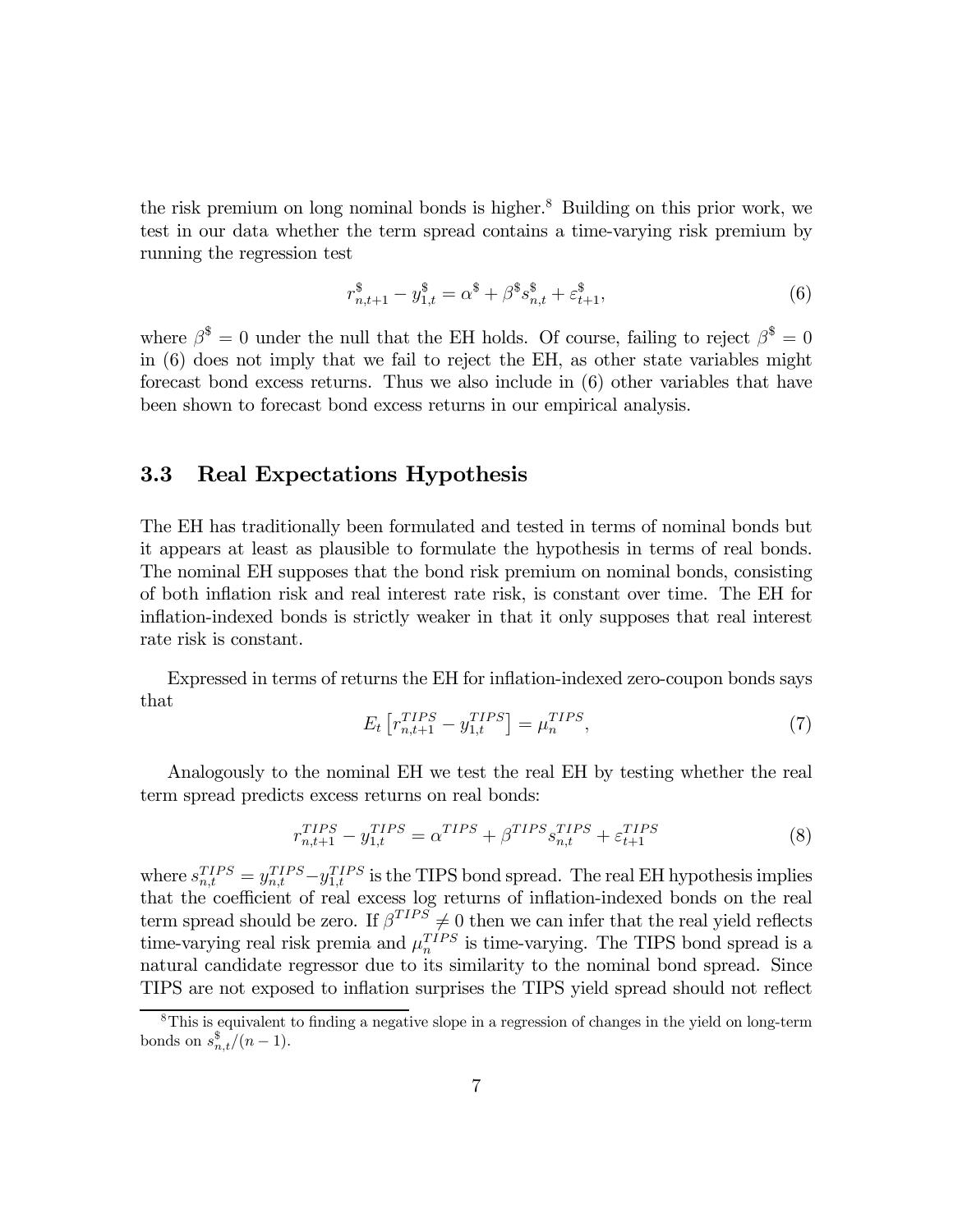inflation risk, although it might reflect other risk premia such as real interest rate risk and liquidity premia. Hence, if any of these premia are important in driving the rejection of the nominal expectations hypothesis they would be likely to be reflected in terms of a nonzero coefficient  $\beta^{TIPS}$ .

## 3.4 Breakeven Inflation and the Inflation Expectation Hypothesis

We now look at the difference between nominal and indexed yields, known by bond market participants as "breakeven inflation:"

$$
b_{n,t} = y_{n,t}^{\$} - y_{n,t}^{TIPS} \tag{9}
$$

Most simply *n*-period breakeven inflation is the inflation rate over the next  $n$  periods that would make a nominal bond and an indexed bond of maturity  $n$  earn the exact same buy-and-hold return. The nominal bond outperforms the inflation-indexed bond if realized inflation over the life of the bonds turns out to be smaller than breakeven inflation, and underperforms it if realized inflation turns out to be larger.

Bond market participants often use breakeven inflation as a measure of expected inflation. However, the identification of breakeven inflation with expected inflation is not entirely correct. In order to understand this point, it is useful to think about the components of bond yields, both nominal and inflation-indexed. Economic logic, formally corroborated by models of the term structure of interest rates,  $9$  suggests that we can decompose the yield—or equivalently, the price–on an inflation-indexed bond into a component that reflects current expectations of future real interest rates, and a component that reflects a real interest rate risk premium. Similarly, we can think of the yield on a nominal bond as composed of the yield on a real bond plus additional components reflecting expectations of future inflation and an inflation risk premium. Thus the spread between both yields, or breakeven inflation, reflects both expected inflation and the inflation risk premium embedded in the nominal bond yield.

If institutional, behavioral, or liquidity factors affect the nominal bond market and the inflation-indexed bond market differently, breakeven inflation will also reflect the differential impact of these factors on yields (Pflueger and Viceira 2010). For example, we think of the market for inflation-indexed bonds to be less liquid than the market for

<sup>&</sup>lt;sup>9</sup>See references in footnote 5.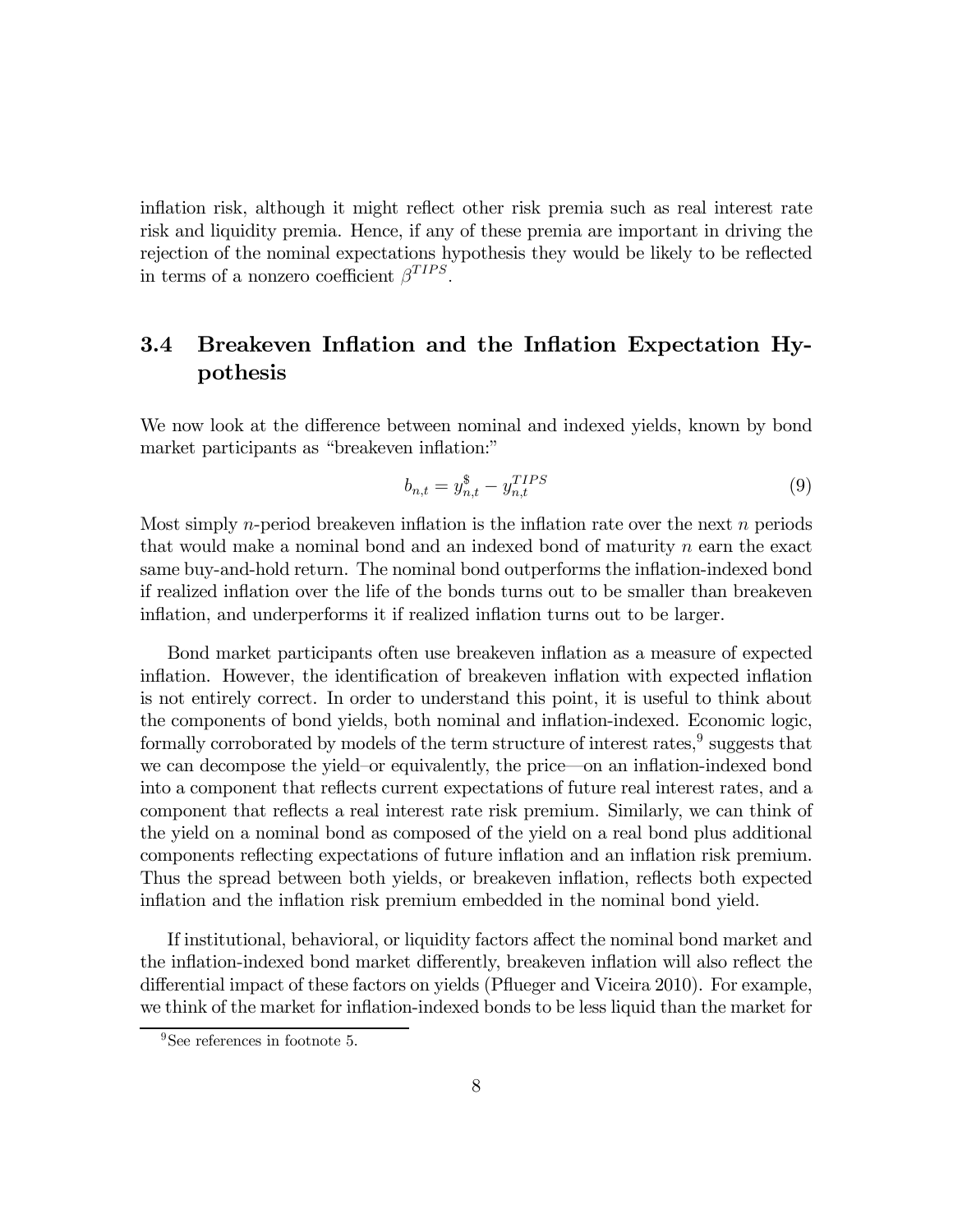nominal bonds. If investors apply a liquidity discount to the price of inflation-indexed bonds, or a liquidity premium to the price of nominal bonds, breakeven inflation will be lower than it would be otherwise, since prices and yields move inversely.<sup>10</sup> When changes in the liquidity differential are correlated with aggregate economic conditions, breakeven inflation will also reflect an additional liquidity risk premium.

Of course, expected inflation, the inflation risk premium, the liquidity differential, and the liquidity risk premium need not be constant over time, causing realized breakeven inflation to move over time. More importantly, time variation in the inflation risk premium or in the liquidity premium can also cause the expected excess return on breakeven inflation, or the difference between the excess return on nominal bonds and the excess return on inflation-indexed bonds of identical maturity, to vary over time. Mechanically, the excess return on breakeven inflation is given by

$$
r_{t+1}^b \equiv \left(r_{n,t+1}^s - y_{1,t}^s\right) - \left(r_{n,t+1}^{TIPS} - y_{1,t}^{TIPS}\right) = nb_{n,t} - (n-1)b_{n-1,t+1} - b_{1,t}.\tag{10}
$$

Under the assumption of constant inflation and liquidity risk premia, the left-hand side of equation (10) equals a constant plus the expression  $n\pi_{n,t}^e - (n-1)\pi_{n-1,t+1}^e$  $\pi_{1,t}$ , where  $\pi_{n,t}^e$  denotes n-period expected inflation at time t. This expression is zero when inflation expectations are rational. To see this, note that realized inflation verifies

$$
n\pi_{n,t} - (n-1)\pi_{n-1,t+1} - \pi_{1,t} = 0,\tag{11}
$$

since both  $n\pi_{n,t+1}$  and  $(n-1)\pi_{n-1,t+1} + \pi_{1,t}$  denote cumulative inflation from time t to time  $t + n$ . Therefore under rational expectations equation (11) must also hold ex-ante.

We call the joint hypothesis of rational inflation expectations and a constant inflation risk premium the inflation expectations hypothesis. By analogy with our tests of the nominal and real EH, we run the regression

$$
r_{t+1}^b = \alpha^b + \beta^b s_{n,t}^b + \varepsilon_{t+1}^b,
$$
\n(12)

<sup>&</sup>lt;sup>10</sup>Campbell, Shiller, and Viceira  $(2009)$  document an episode of "flight to liquidity" during the recent financial crisis. In the Fall of 2008 the price of nominal Treasury bonds increased rapidly, while the price of TIPS declined, causing a dramatic narrowing of breakeven inflation, which at some point became even negative. They provide evidence that this change in prices did not reflect a sudden change in the outlook for inflation towards massive deflation, but rather an increase in the liquidity differential between both markets, as investors around the world flew into nominal Treasuries.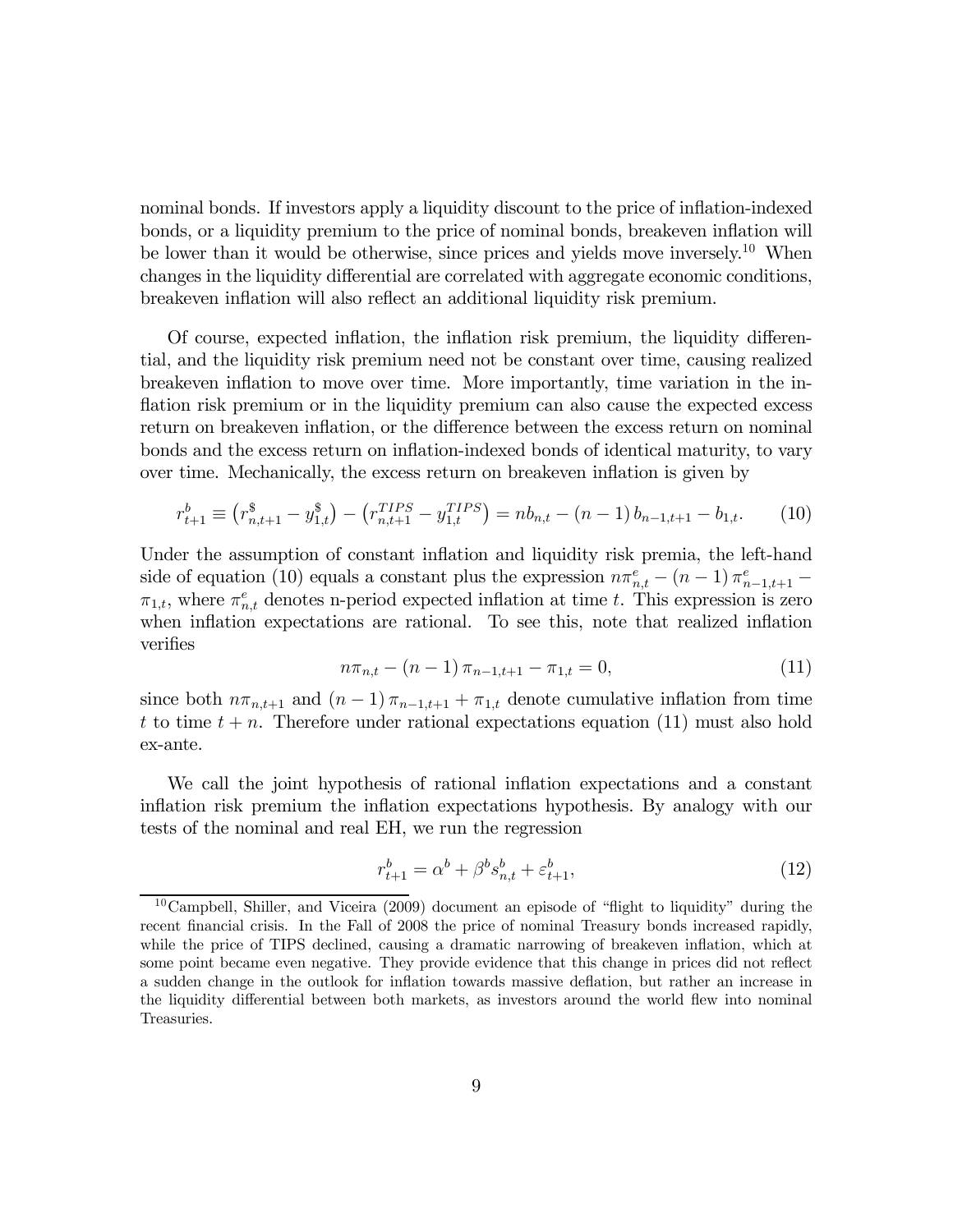where  $s_{n,t}^b = b_{n,t} - b_{1,t}$  is the breakeven inflation spread, and test whether  $\beta^b = 0$ . If the inflation risk premium or the liquidity risk premium are time varying, and they are correlated with the breakeven inflation spread, we would expect to find a nonzero regression slope coefficient  $\beta^b$  in (12). In particular, the breakeven spread  $s_{n,t}^b$  should reflect the inflation risk premium contained in the nominal yield spread  $s_{n,t}^{\$}$ .

Since the breakeven inflation spread, the nominal term spread, and the real term spread are mechanically related by  $s_{n,t}^{\$} = s_{n,t}^b + s_{n,t}^{TIPS}$ , it also makes sense to test whether both the real term spread and the breakeven inflation spread jointly forecast the return on breakeven inflation. It is important to note that neither (12) nor the expanded version of the equation that includes  $s_{n,t}^{TIPS}$  are redundant with respect to the standard EH regressions (8) and (6), except of course in the trivial case where the spreads do not forecast bond excess returns and thus all slope coefficients are zero.

# 4 Testing the Expectations Hypothesis in Real and Nominal Government Bonds

#### 4.1 Data

We conduct tests of the real and nominal EH using government bond data from both the US and UK. For the US we use an expanded version of the Gurkaynak, Sack, and Wright (2007) and Gurkaynak, Sack, and Wright (2010, GSW henceforth) data set. GSW have constructed a zero-coupon yield curve starting in January 1961 for nominal bonds and starting in January 1999 for TIPS by fitting a smoothed yield curve. We expand their data back to 1951 using the McCulloch, Houston, and Kwon (1993) data for US nominal zero coupon yields from January 1951 through December 1960. The GSW data set contains constant maturity yields for maturities of 2 to 20 years. Our empirical tests will focus on the 10-year nominal and real yields, because this maturity bracket has the longest and most continuous history of TIPS outstanding. We measure U.S. inflation with the all-urban seasonally adjusted CPI, and the shortterm nominal interest rate with the 3 month T-bill rate from the Fama-Bliss riskless interest rate file from CRSP. TIPS payouts are linked to the all-urban non seasonally adjusted CPI and our results become slightly stronger when using the non seasonally adjusted CPI instead.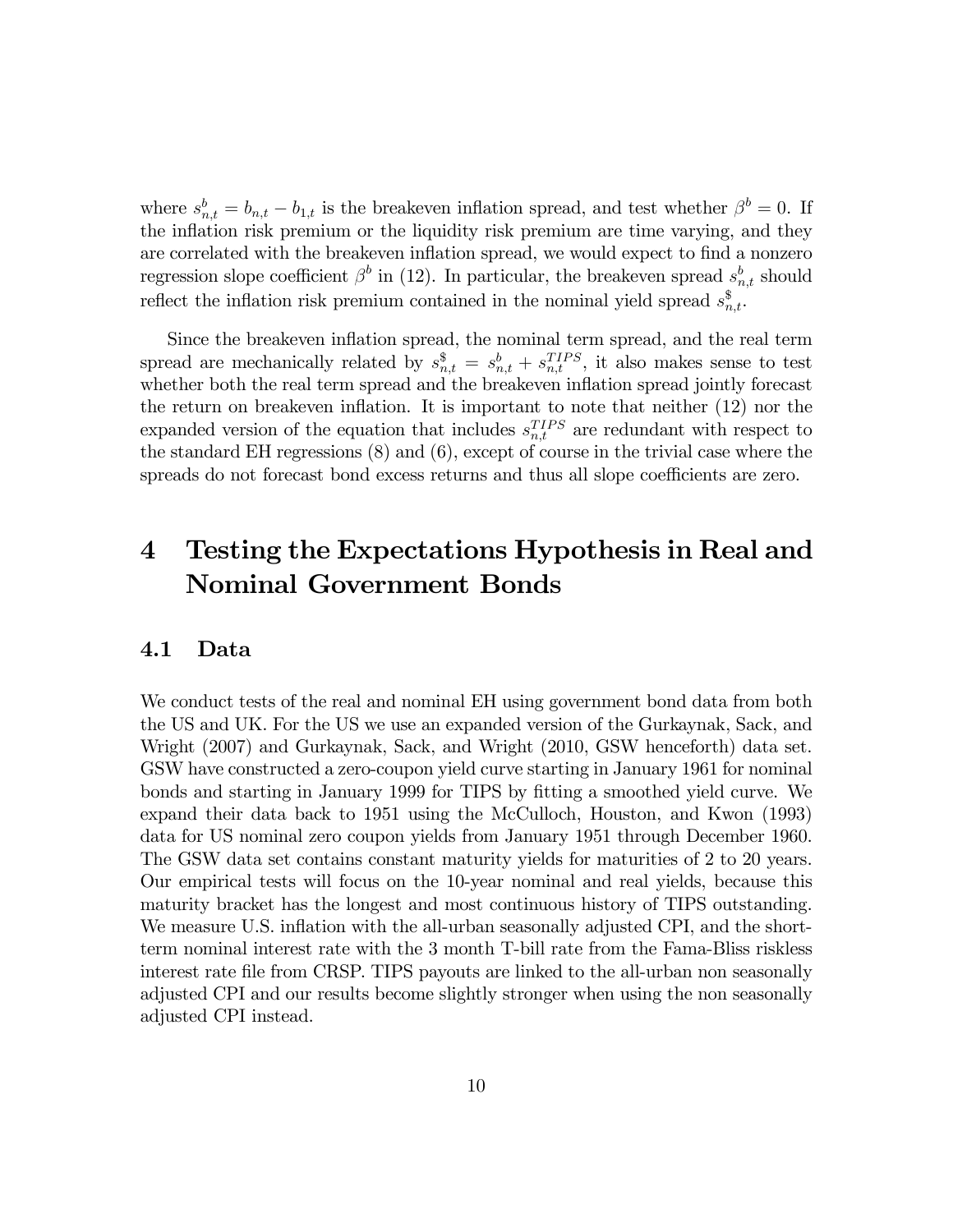For the UK we use zero-coupon yield curves from the Bank of England. Anderson and Sleath (2001) describe the spline-based techniques used to estimate the yield curves. Nominal yields are available starting in 1970 for 0.5 to 20 years to maturity. Real yields are available starting in 1985 for 2.5 to 25 years to maturity. We focus on the 20-year nominal and real yields because they are available from 1985, while other maturities are available only since 1991.We measure inflation by the non seasonallyadjusted Retail Price Index, which serves as the measure of inflation for inflation indexed bond payouts.

In all regressions we approximate  $y_{n-1,t+1}^{\$}$  and  $y_{n-1,t+1}^{TIPS}$  with  $y_{n,t+1}^{\$}$  and  $y_{n,t+1}^{TIPS}$ . Because neither the US nor the UK governments issue inflation-indexed bills, we need to resort to an empirical procedure to build a hypothetical short-term real interest rate. We describe this procedure in Section 4.2. Finally, although our yield data sets are available at a monthly frequency, we sample our data at a quarterly frequency in order to reduce the influence of high-frequency noise in observed inflation and short-term nominal interest rate volatility in our tests.

#### 4.2 Construction of the Short-Term Real Interest Rate

While three-month nominal T-bills are issued in the US and in the UK, there exists no equivalent short-term instrument with fixed real payoffs. Apart from technical difficulties, the demand would probably not exist simply because inflation risk in both countries has been historically negligible over such a short horizon. However, we need a proxy for a short-term real rate for our tests of the expectations hypothesis. We follow Campbell and Shiller's (1996) analysis of hypothetical TIPS to construct an ex-ante measure of the short-term real interest rate.

We start by assuming zero inflation risk and liquidity premium over 1 quarter. Therefore, the ex-ante short-term real interest rate is given by

$$
y_{1,t}^{TIPS} = y_{1,t}^{\$} - \pi_{1,t}^{e}.
$$

Next we assume that inflation expectations over the next quarter are rational and proxy for the ex-ante real short rate as the fitted value from the regression of this quarter's realized real rate  $y_{1,t}^{\$} - \pi_{1,t+1}$  onto last quarter's realized real rate  $y_{1,t-1}^{\$} - \pi_{1,t}$ , the nominal short rate  $y_{1,t}^{\$}$ , and annual inflation up to time t.

Table 1 shows the monthly predictive regressions for the US and the UK. It reports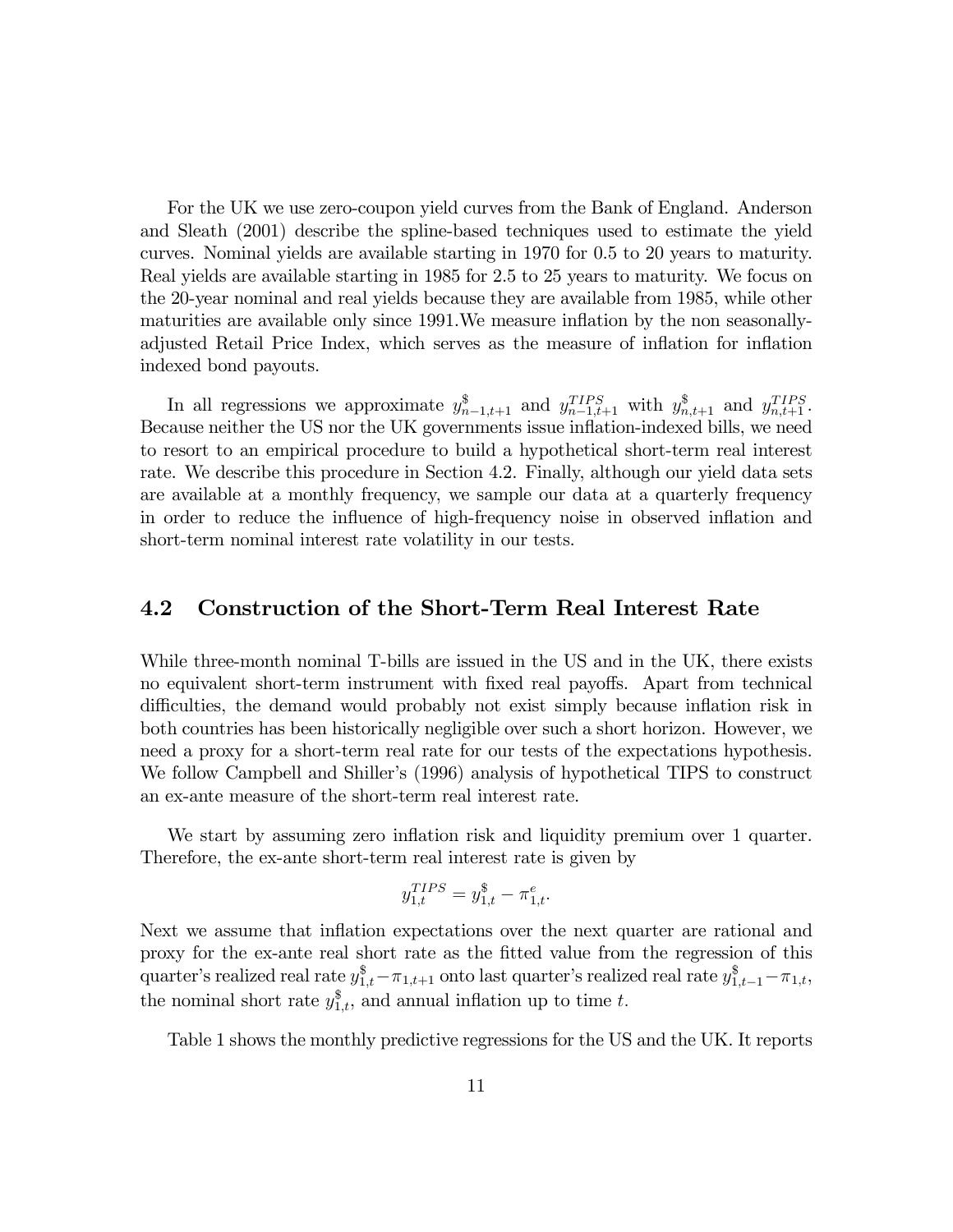the point estimates of the slope coefficients as well as Newey-West heteroskedasticity and autocorrelation consistent (h.a.c.) standard errors with four lags in parenthesis. The table shows that the main determinant of the ex-ante real rate is the nominal rate, with a positive coefficient of about 0.5 in both the US and the UK. The regressions can explain 44% of the real interest rate variation in the US and 18% of the real interest rate variation in the UK, respectively, and the regressors are jointly significant in both regressions.

Figure 1 shows the predicted and realized US real short rate together with the nominal short rate. It shows that the predicted real short rate very much just follows the nominal short rate and smooths out fluctuations in the ex-post real rate caused by short-term volatility in realized inflation. The estimate is conservative in the sense that it barely relies on lagged realized inflation and it does not attempt to predict high-frequency fluctuations in inflation.

Table 2 presents summary statistics for inflation, short-term nominal and real interest rates, nominal and real yield spreads, breakeven inflation, and bond returns for the US (Panel A) and the UK (Panel B). Because the sample period and bond maturity in each table are different, it is hard to do comparisons across panels. Nonetheless, the average excess return on nominal bonds is similar across both countries, while the average excess return on inflation-indexed bonds have been larger in the US. Bond return volatilities and correlations are generally comparable across both countries, controlling for maturity differentials. The average excess returns and volatilities reported in Table 2 imply sample Sharpe ratios on US real and nominal bonds of 0.392 and 0.542, respectively. These are larger than the corresponding Sharpe ratios for UK real and nominal bonds, at 0.236 and 0.179 respectively.

### 4.3 The Nominal Expectations Hypothesis in the US

Tables 3 report tests of the nominal EH in the US using our preferred return-based regression test (6). Thus we test whether nominal log excess returns are predictable from the nominal term spread. The objective of this table is to analyze changes in the predictability of nominal bond returns since Campbell and Shiller (1991) reported tests of the nominal EH. Campbell and Shiller (1991) found that they were able to clearly reject the expectations hypothesis for almost all of their maturity combinations for the sample period 1952-1987. Table 3 reruns those same regressions for our full sample period (1951.12-2009.12) with the 10-year constant maturity zero-coupon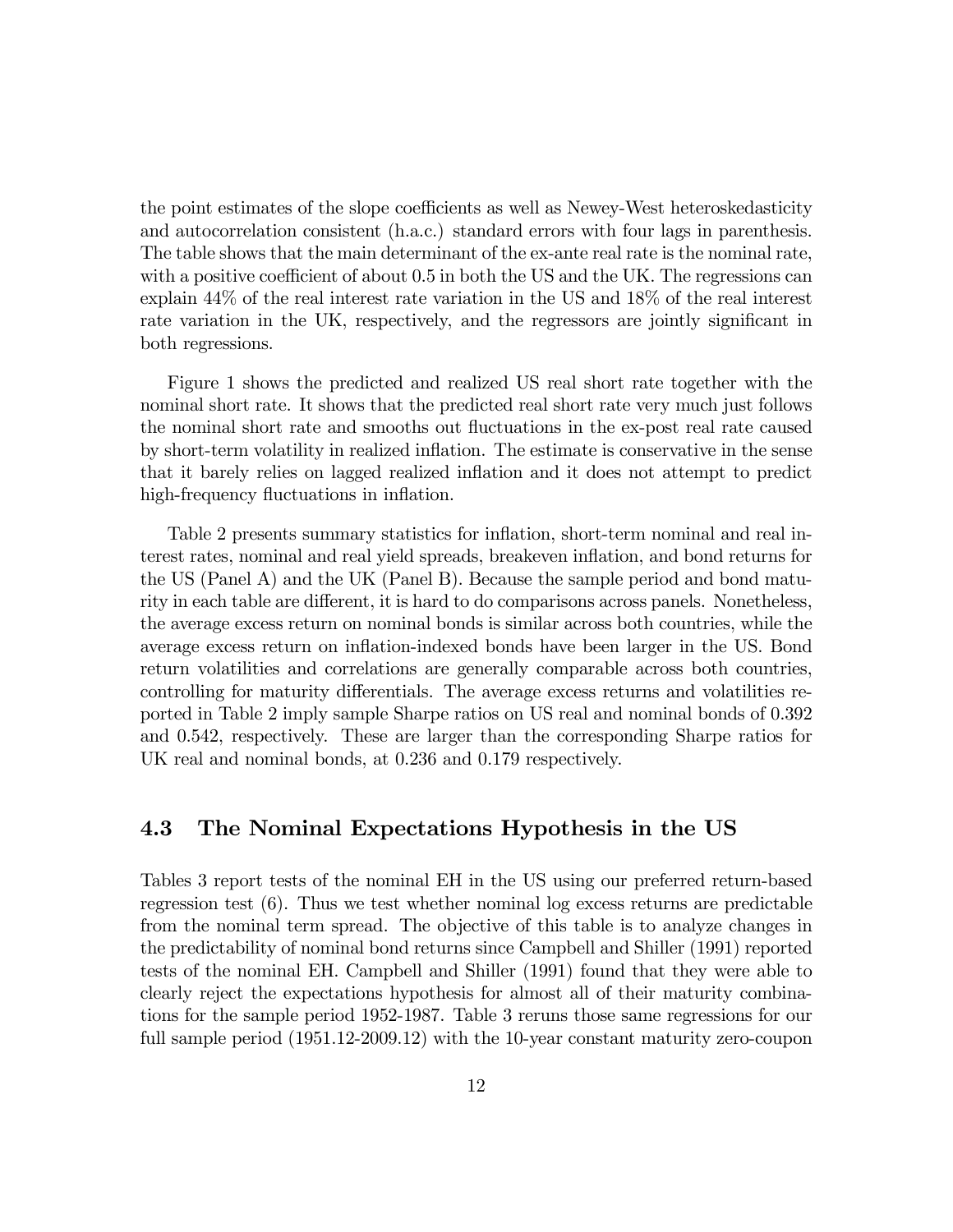bond. For comparison we also report them for the Campbell-Shiller sample period and the sample period from 1987 until present.<sup>11</sup> The table reports the point estimates of the slope coefficients and Newey-West standard errors with 3 lags.

Table 3 shows that the full time period 1952-2009 yields an even stronger rejection of the expectations hypothesis than the earlier sample period 1952-1987. At the same time, using the second part of the sample only it is harder to reject the expectations hypothesis at conventional significance levels. Stock and Watson (2002) document a break in the mid-1980s in a number of macroeconomic time series. If the predictability of bond returns is linked to macroeconomic processes, it is conceivable that bond return predictability also experienced a break at the same time.

Following this intuition, the last column of Table 3 examines more closely whether there was a structural change in bond return predictability in 1987. We add the term spread interacted with a dummy for the second sub period,  $s_{n,t}^{\$} \times d_{1987-2008}$  to the regression in order to allow for different slope coefficients before 1987 and after 1987. The interaction term does not enter significantly the regression, indicating that we cannot reject the hypothesis of a stable relationship across sub samples. Moreover, the full sample period and the Campbell-Shiller sample period yield very similar regression coefficients and the coefficient is more accurately measured using the full sample period.

Thus the addition of the 1987-2009 period to the early sample period contributes to reinforce the empirical evidence towards rejection of the nominal EH. It also emphasizes the difficulty of detecting this type of bond return predictability in smaller sample sizes, even if the sample comprises more than 20 years of data. This qualification is particularly important for our subsequent analysis of the real EH, because even our longest series of inflation-indexed bonds only spans a 24 year period from 1985 to 2009.

### 4.4 Expectations Hypothesis Real and Nominal

Table 4 present our main regression tests for the nominal, real and inflation expectations hypothesis in the US and in the UK. Columns 1 through 4 in each panel in

<sup>&</sup>lt;sup>11</sup> Campbell and Shiller (1991) used the McCulloch, Huston, and Kwon (1993) data of zero coupon yields for their entire period so that our results differ slightly from theirs due to our different data source.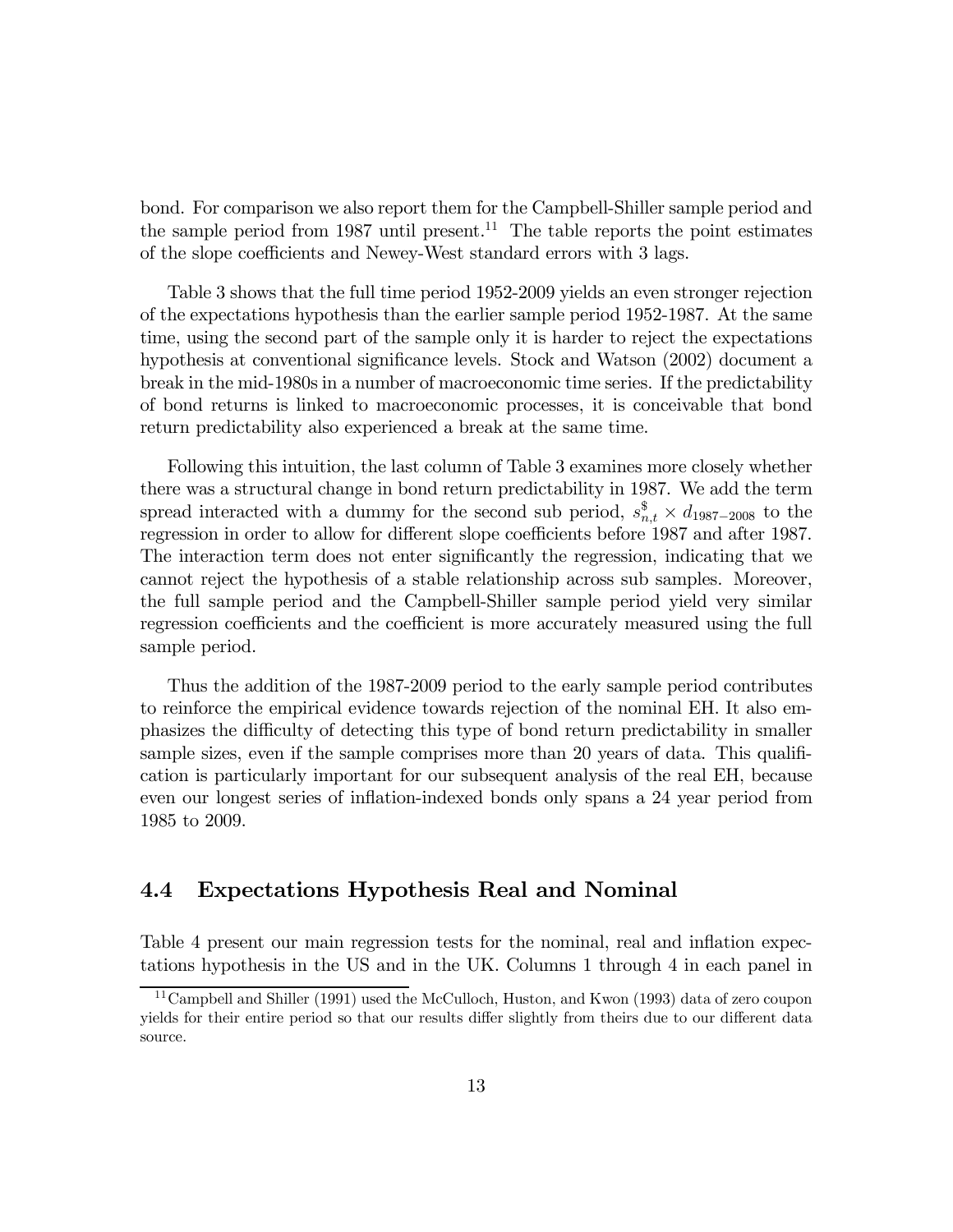the table report coefficients from the return-based regressions  $(6)$ ,  $(8)$ ,  $(12)$  and its expanded version, respectively. The data consists of monthly data of overlapping quarterly returns. Newey-West standard errors are based on 3 lags to adjust for overlapping returns.

Panel A reports the regression tests for the US data from 1999 to 2009. According to the nominal EH the coefficient in column 1 should be zero. We cannot reject the nominal EH over this particular time period at conventional significance levels. However, this rejection is somewhat marginal–the significance level is 15%–and the results in Table 3 indicate that this may well be related to the short sample size rather than a change in the predictive relationship. Column 2 of the panel tests whether excess returns on inflation-indexed bonds are predictable. The coefficient on the real spread is large compared to the coefficient on the nominal spread reported in column 1, and statistically significant at the 1% level. This strong rejection of the real EH is particularly striking in light of the weak rejection of the nominal EH in column 1. It suggests that factors specific to the TIPS market such as liquidity might be driving expected excess return on TIPS, besides real interest rate risk.12

Column 3 of Panel A tests the inflation EH in the US. We find that the breakeven spread predicts the difference in nominal and inflation-indexed bond excess returns. Assuming that bond market participants' inflation expectations are rational and that liquidity premia are constant, this result is consistent with a time-varying inflation risk premium. Column 4 also controls for the real term spread in the regression and shows that adding this variable does not affect the predictive power or the coefficient estimate of the breakeven spread. These results suggest that when the breakeven spread increases, inflation risk also increases and investors demand a higher inflation risk premium from nominal bonds.

Interestingly, the real term spread appears to predict breakeven returns negatively in the US. Thus a widening of the real term spread forecasts a decrease in the spread between nominal bond risk premia and inflation-indexed bond risk premia. One might expect that if the real term spread proxies for the real interest rate risk premium, its coefficient should be zero; that is, increases in the real interest rate risk premium should affect approximately in the same proportion the prices of both inflation-indexed bonds and nominal bonds. The rejection of the null hypothesis that

 $12$ Results ommitted here to save space show that, interestingly, the nominal term spread does not forecast TIPS excess returns, while the real term spread does not forecast nominal bond excess returns.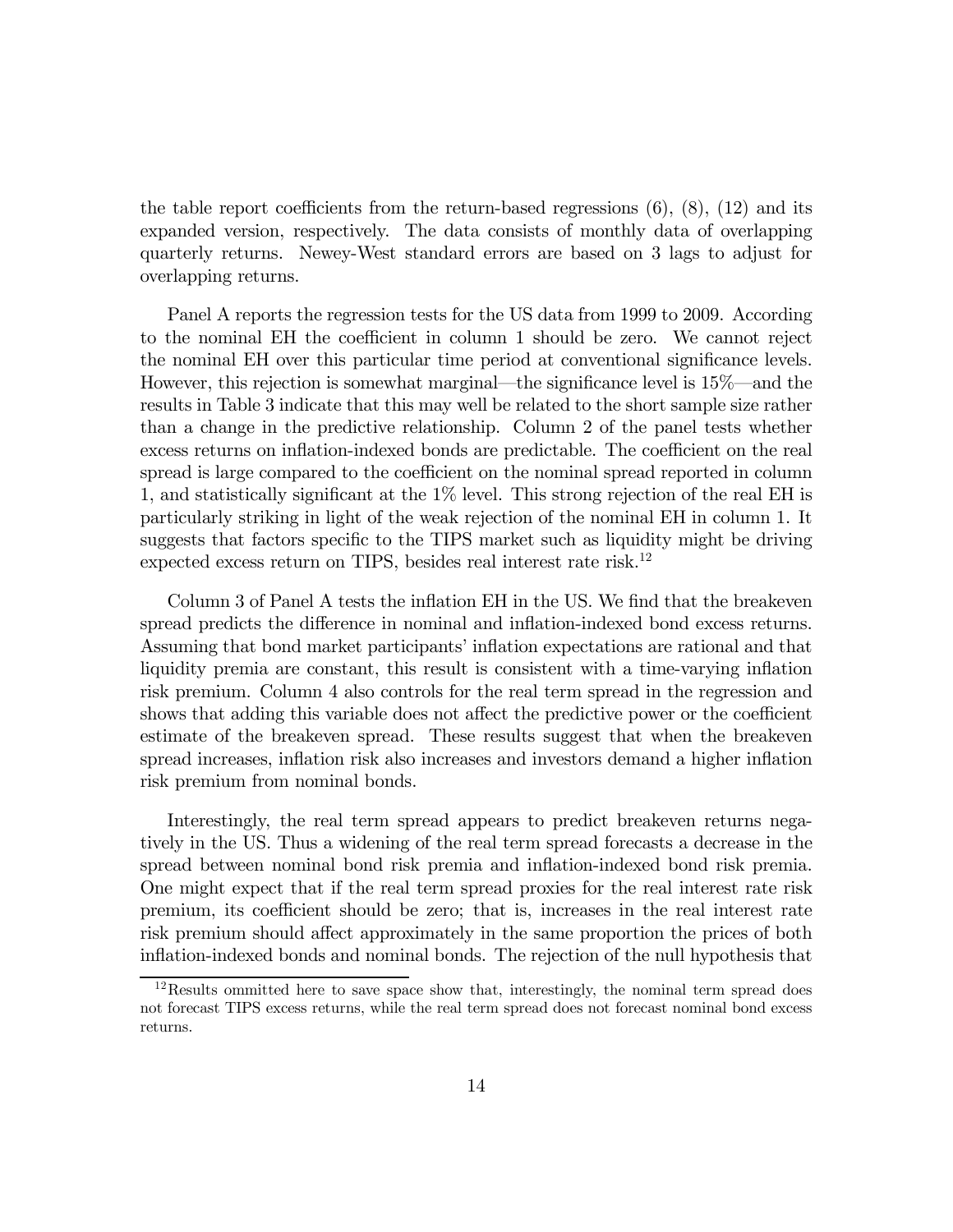it is zero suggests that the effect of the real term spread on breakeven inflation returns might be related to liquidity factors (Pflueger and Viceira 2010).

Panel B in Table 4 reports the corresponding results for the UK bond market. The pattern of results is remarkably consistent with the results shown in Panel A for the US bond market, with the exception that the real term spread does not appear to predict breakeven returns.

Overall, the results in Table 4 provide strong support for the predictability of nominal and real bond returns and for the predictability of their difference in US and UK bond data. These results provide support for the hypothesis that the risk premium on nominal bonds is driven by both a time-varying inflation risk premium and a time-varying real interest rate risk premium. An increase in breakeven inflation forecasts positively an increase in nominal bond risk premia relative to inflationindexed bond risk premia. The US results also show the striking result that the real term spread forecasts negatively the spread between the nominal bond risk premium and the inflation-indexed bond risk premium. Pflueger and Viceira (2010) present empirical evidence that this is the result of a time-varying liquidity risk premium in inflation-indexed bonds.

# 5 Cochrane and Piazzesi Bond Return Predictability and the Inflation Risk Premium

In recent work Cochrane and Piazzesi (2005, CP) show that a tent-shaped linear combination of nominal forward rates is a good predictor of excess nominal bond returns for a wide range of bond maturities. Their findings imply that nominal bond risk premia are high when intermediate-term nominal interest rates are high relative to both shorter-term and longer-term rates. In the context of a non-linear model of the term structure of interest rates, Campbell, Sunderam, and Viceira (2010) interpret their findings as reflecting a time-varying transitory inflation risk premium.

We explore this interpretation by examining whether the CP tent-shaped combination of nominal forward rates forecasts inflation-indexed bond excess returns in addition to nominal bond excess returns. If the Cochrane Piazzesi factor reflects inflation risk premia it should not predict returns on inflation-indexed bonds.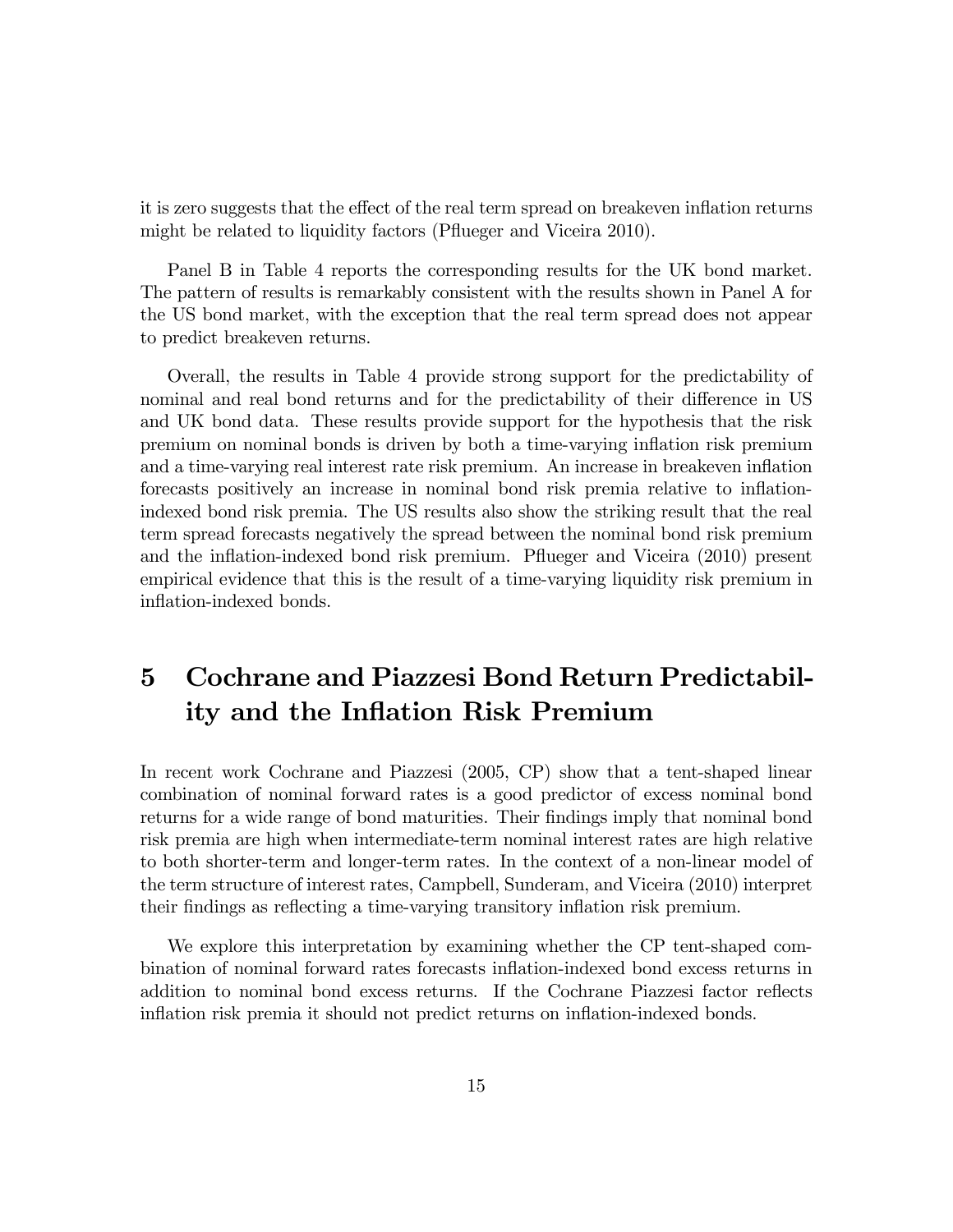We construct the CP factor from one- to five-year Fama-Bliss zero coupon nominal bond yields, available from CRSP. Let  $f_{n,t}^{\$}$  denote the log 1 year nominal forward rate at time  $t$  for loans between  $n-1$  and  $n$  years in the future. We obtain the CP factor using the optimal weights found in Cochrane, Piazzesi (2005) as  $CP<sub>t</sub> =$  $-2.14 f_{1,t}^{\$} + 0.81 f_{2,t}^{\$} + 3.00 f_{3,t}^{\$} + 0.80 f_{4,t}^{\$} - 2.08 f_{5,t}^{\$}$ . Unfortunately we do not have enough richness in the term structure of TIPS rates to construct a CP variable based on TIPS yields. We also limit our analysis to the US.

Panel A in Table 5 reproduces the CP predictability results for our data set, using the 1952-2009 sample period and a one-quarter forecasting horizon. Column 1 in the panel shows that CP is significant and forecasts nominal bond excess returns with a respectable  $R^2$  of  $4\%$  at a quarterly horizon. However, column 2 in the panel shows that the variable loses its statistical significance once we control for the yield spread.

Panel B in Table 5 shows that CP does not forecast nominal bond excess returns, TIPS excess returns, and breakeven inflation over our 1999-2009 sample period. Panel B also shows that the inclusion of CP in the nominal and real EH regressions does not change our basic results. The factor enters significantly and with a positive sign only in the last column. Comparing this to column 4 of Table 4 shows that CP also increases the  $R^2$  from 20% to 27%. When CP is high, nominal bond excess returns are expected to be larger than inflation-indexed bond excess returns. This result is consistent with Campbell, Sunderam, and Viceira (2010)'s interpretation of CP as a proxy for a time-varying inflation risk premium.

## 6 Historical Fitted Risk Premia

We now look at the fitted risk premia in order to better understand the economic significance of the bond return predictability examined in this article. Table 6 shows the mean and standard deviation of the fitted excess log returns from the EH regressions shown in Table 4.13 Panel A reports results for the US, while Panel B reports results for the UK.

Panel A in Table 6 shows that TIPS have had a high average risk premium over our sample period. This premium is also larger than the average risk premium on nominal

<sup>&</sup>lt;sup>13</sup>Since the regressions include a constant, the mean of the fitted values coincide with the mean excess log return reported in Table 2.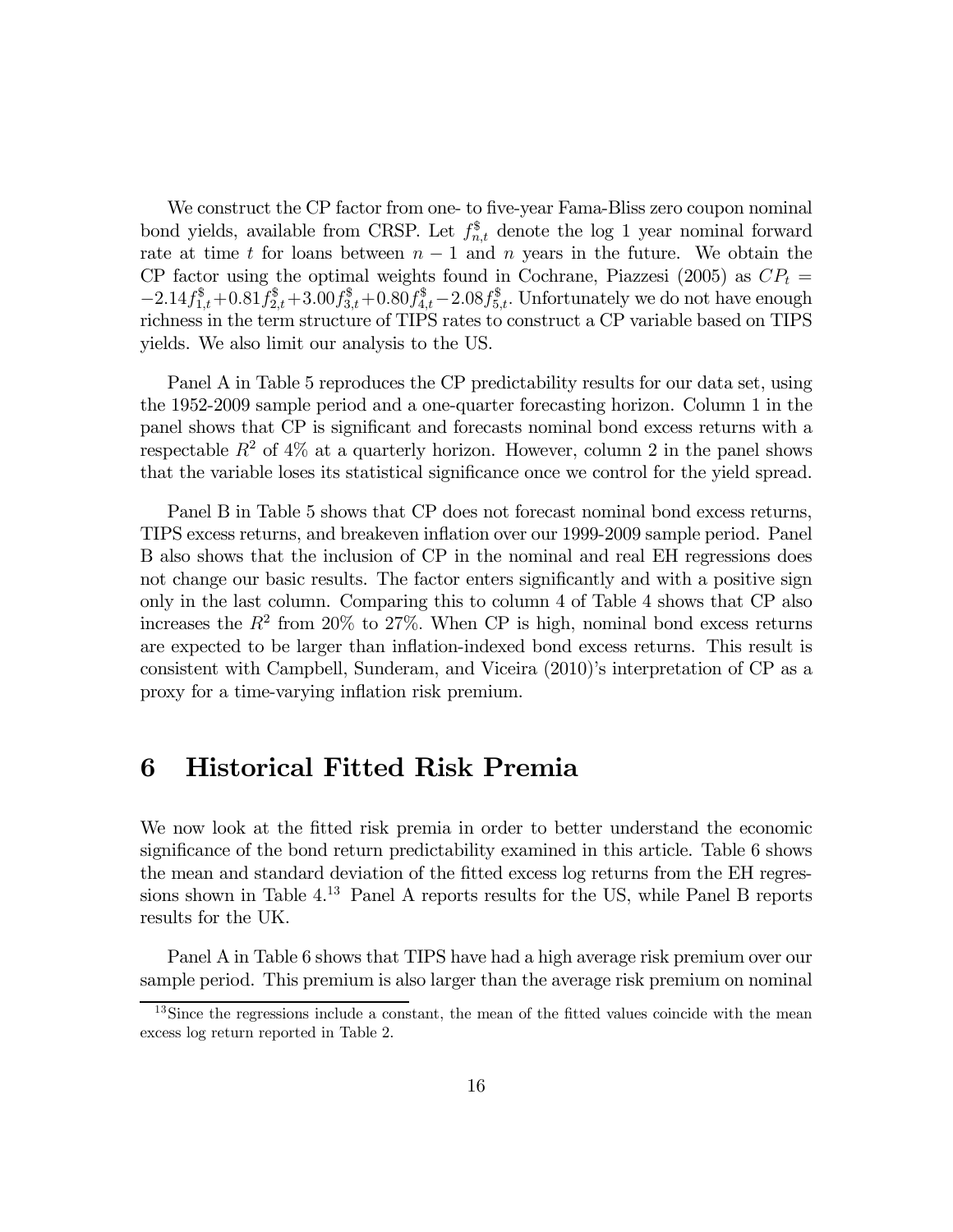bonds, which results in a negative average breakeven inflation risk premium. Pflueger and Viceira (2010) show evidence that this negative premium is mostly driven by a positive liquidity risk premium in TIPS, not by a negative inflation risk premium in nominal Treasury bonds. In fact, Panel B shows that the average breakeven inflation risk premium in the UK is positive, consistent with the notion that the inflation risk premium is positive on average. Columns 2 and 3 in each panel show that bond risk premia exhibit significant variability over time, although this variability is small relative to the overall variability of realized bond excess returns.

Figure 2 illustrates the time series of the fitted bond risk premia and their difference– the breakeven inflation risk premium–in the US (Panel A) and in the UK (Panel B). Panel A in the figure shows that the nominal and TIPS risk premia have generally moved together, and that they exhibit significant variability over time. Bond risk premia declined during the period following the stock market crash of the early 2000's, increased during 2002 and 2003, and declined and became even negative in the subsequent period until they increased again at the onset of the recent financial crisis.

However, the breakeven inflation risk premium also shows significant time series variation, implying that the magnitude of the changes in nominal and real bond risk premia was not identical. There were times at which they even moved in opposite directions. The breakeven inflation risk premium was markedly negative at the beginning of the sample, when TIPS were first issued and investors might not have been familiar with them, and during the recent financial crisis, when the TIPS risk premium increased dramatically.

Panel B in Figure 2 shows the time series of the fitted UK risk premia. The nominal, real and breakeven risk premia have moved together over the period 1985 to 2009 and, consistent with the results shown in Table 6, the nominal bond risk premium has been above the real bond risk premium for most of the sample. In contrast to the US bond market, both the nominal bond risk premium and the real bond risk premium shot up during the financial crisis. The nominal bond risk premium increased more than the real bond risk premium, causing the breakeven inflation risk premium to increase during the crisis. As in the case of the US bond market, the risk premium on UK bonds, both real and nominal, is not necessarily positive at all times. There are periods of negative bond risk premia, most notably the turn of the 1990's for both real and nominal bonds and the period 2004-2008 for real bonds.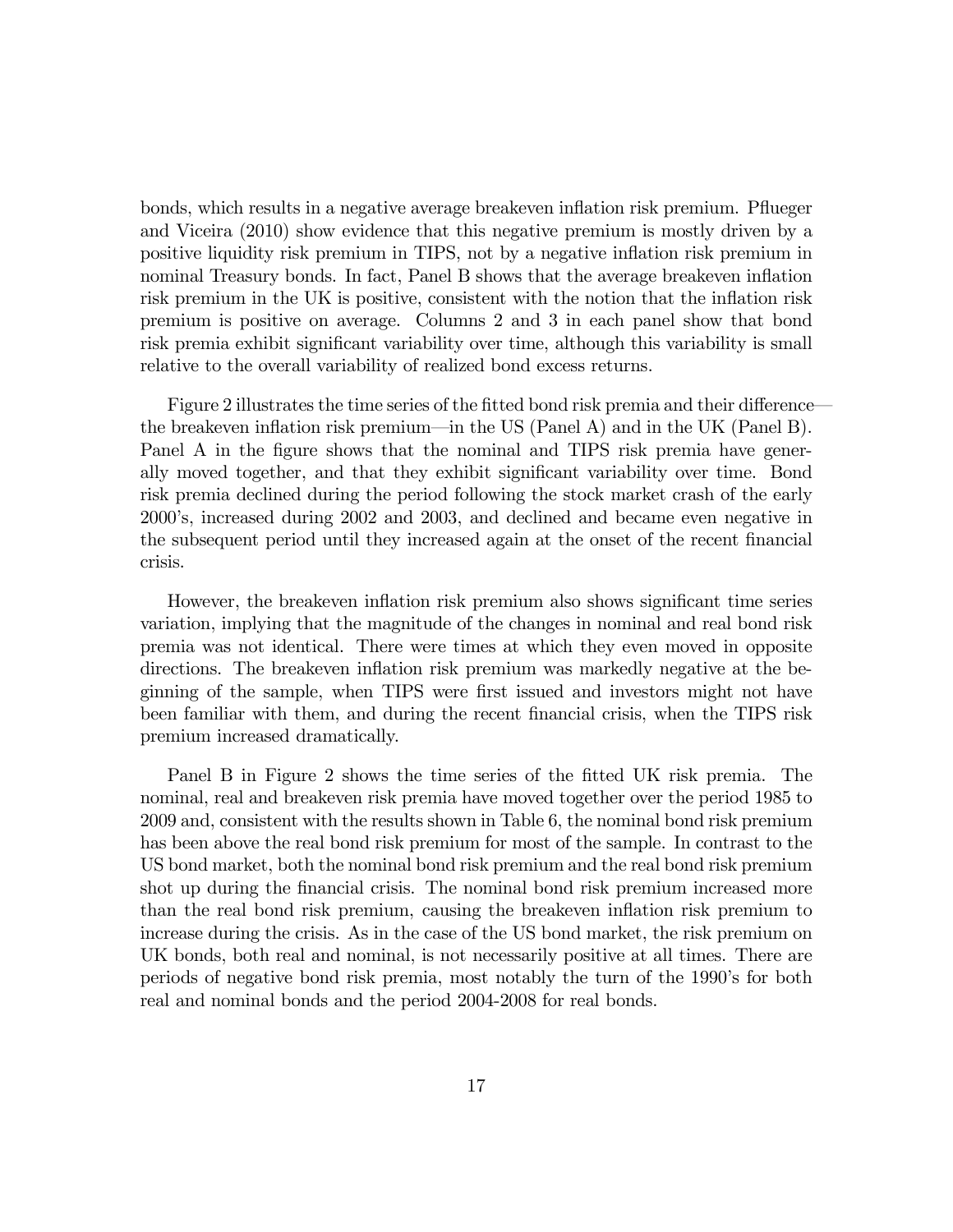## 7 Conclusion

This article explores the EH of the term structure of interest rates in the US and in the UK government real and nominal bond markets. It documents predictability of excess returns in inflation-indexed bonds and in nominal bonds in both markets, thus rejecting the EH, both real and nominal. While return predictability in US Treasury nominal bonds has been well-documented in the past, to our knowledge this is the first article to provide direct empirical evidence for predictability of returns in real bonds. We also find robust evidence that breakeven inflation returns, or the spread between nominal bond excess returns and inflation-indexed bond excess returns, are predictable.

The rejection of the real EH implies that investors in the inflation-indexed bond market face a time-varying risk premium that reflects a time-varying real interest rate risk premium and possibly also a time-varying liquidity premium. The rejection of the nominal EH and particularly the rejection that expected breakeven inflation returns are constant suggests that inflation risk, and the premium that investors demand for bearing it, also varies over time. Real and nominal bond risk premia appear to be positively related to the real and nominal term spread, respectively. When the real term spread increases, expected returns on inflation-indexed bond returns increase and, interestingly, real bonds are also expected to outperform nominal bonds. When the nominal term spread increases, expected excess returns on nominal bonds increase.

The evidence against the real and nominal EH suggests that increases in the yields of long-term bonds, whether real or nominal, do not necessarily imply that expected future short-term interest rates have risen. The increase in yields, or the decline in bond prices, could be the result of an increase in the risk of long-term bonds and the risk premium that investors demand for holding them. Thus investors should be cautious in interpreting increasing yields in long-term bonds as a signal of future higher interest rates.

In recent work, Campbell, Sunderam, and Viceira (2010) show that bond risk premia can move over time and take either sign depending on whether investors see bonds as safe assets or risky assets. Our estimates show significant variation over time of real and nominal bond risk premia, with periods of positive bond risk premia and periods of negative bond risk premia, suggesting a changing investor perception of the risk of real and nominal bonds.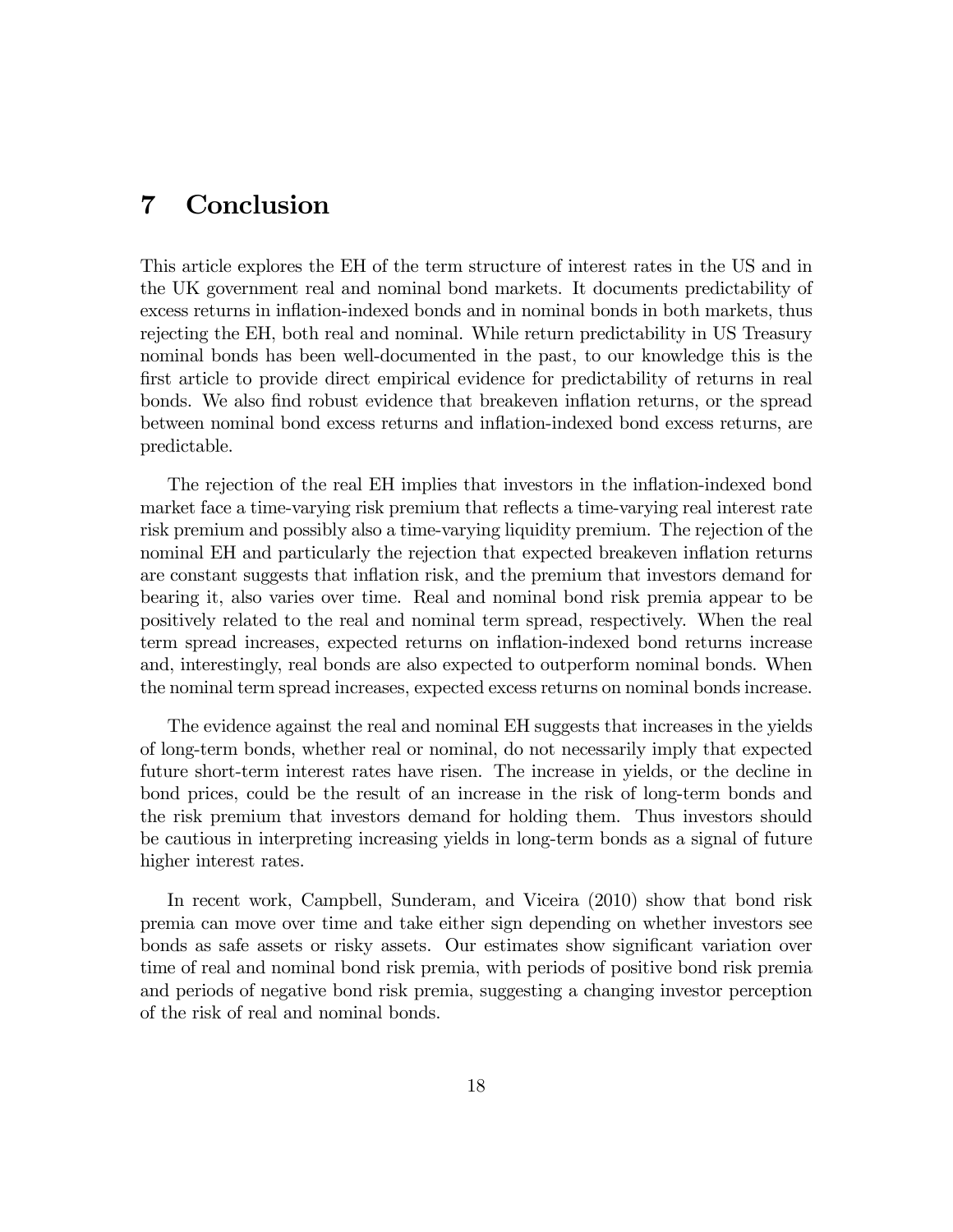In particular, the risk premium on TIPS has been large on average since they were first issued in 1997, more so than the average risk premium on nominal Treasury bonds, but there have been periods where it has been negative, notably the period between 2004 and the onset of the financial crisis. The historical large positive average of the TIPS risk premium appears to be driven by two particular periods: the years following the creation of TIPS in the late 1990's and most recently during the recent financial crisis. Campbell, Shiller, and Viceira (2009) and Pflueger and Viceira (2010) show evidence that these episodes are linked to periods in which the TIPS market was particularly illiquid, and investors might have demanded a large liquidity premium for holding them.

Our estimates also suggest that investors demand a risk premium on nominal bonds that also varies over time. Consistent with the evidence in Campbell, Sunderam and Viceira (2010), this premium might reflect the changing perception of inflation risk by investors.

Our results suggest several directions for future research. First, they suggest a more detailed analysis of the economic sources of risk in real and nominal bonds, along the lines of Campbell, Sunderam, and Viceira (2010). Second, one could also explore if the return predictability in the inflation-indexed bond market is the result of price pressure and supply imbalances caused by limited arbitrage and preferred-habitat investors in the bond market, along the lines of the preferred-habitat hypothesis of Modigliani and Sutch (1966), formalized in Vayanos and Vila (2009) and Greenwood and Vayanos (2008, 2009).

Arguably the inflation-indexed bond market is a natural candidate to look for segmentation effects in the bond market. Just as investors might differ in their preference for bond maturities, they might also differ in their preference for holding inflationindexed or nominal bonds. For example, some investors such as traditional definedbenefit pension funds in the US with a mature liability structure have liabilities which are mostly nominal, while other investors such as less mature defined-benefit pension funds or individuals investing for retirement face liabilities which are mostly indexed. Pflueger and Viceira (2010) further explore this hypothesis.

Finally, it would be interesting to explore the implications of our findings for portfolio management and pension investing and how these implications vary by investment horizon and the investor's share of real and nominal liabilities.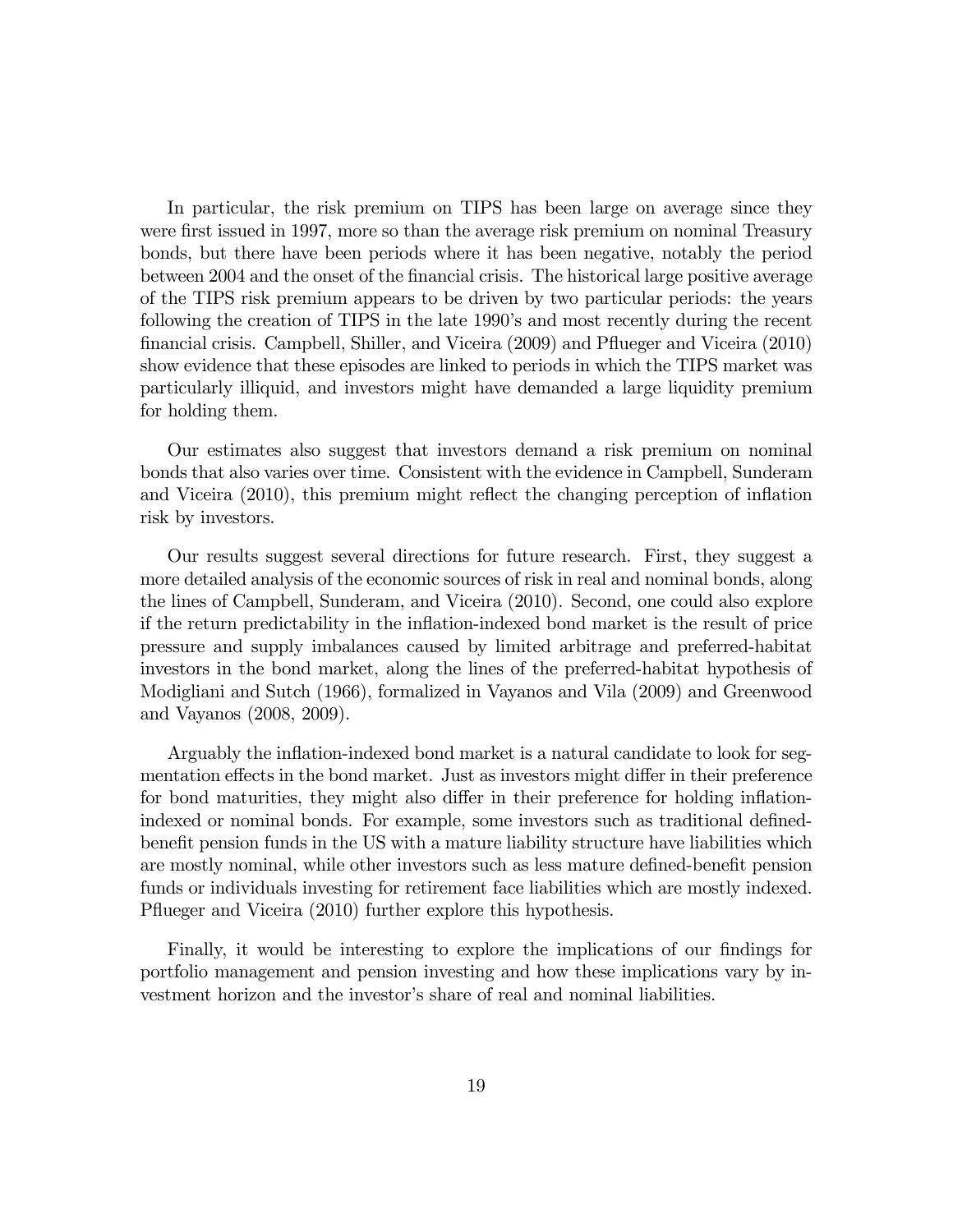## 8 References

- Adrian T and HZ Wu. 2009. The Term Structure of Inflation Expectations. Working paper, Federal Reserve Bank of New York
- Anderson N and J Sleath. 2001. New estimates of the UK real and nominal yield curves. Bank of England 2001, ISSN 1368-5562, available at www.bankofengland. co.uk/workingpapers/index.htm
- Barr DG and JY Campbell. 1997. Inflation, Real Interest Rates, and the Bond Market: A Study of UK Nominal and Index-Linked Government Bond Prices. Journal of Monetary Economics 39:361-383
- Buraschi A and A Jiltsov. 2005. Inflation risk premia and the expectations hypothesis. Journal of Financial Economics 75:429-490
- Campbell, JY. 1999. Asset Prices, Consumption, and the Business Cycle. Chapter 19 in JB Taylor and M Woodford eds., Handbook of Macroeconomics, North-Holland: Amsterdam, 1231-1303
- Campbell, JY and JH Cochrane. 1999. By Force of Habit: A Consumption-Based Explanation of Aggregate Stock Market Behavior. Journal of Political Economy 107:205—251
- Campbell, JY, AW Lo, and AC MacKinlay. 1997. The Econometrics of Financial Markets. Princeton University Press, Princeton, NJ
- Campbell, JY and RJ Shiller. 1991. Yield Spreads and Interest Rate Movements: A Bird's Eye View. Review of Economic Studies 58, 495—514
- Campbell, JY and RJ Shiller. 1996. A Scorecard for Indexed Government Debt. In National Bureau of Economic Research Macroeconomics Annual 1996, edited by Ben S. Bernanke and Julio Rotemberg. MIT Press
- Campbell, JY, RJ Shiller, and LM Viceira. 2009. Understanding Inflation-Indexed Bond Markets. In Brookings Paper on Economic Activity, April 2009, edited by D Romer and J Wolfers
- Campbell, JY, A Sunderam, and LM Viceira. 2010. Inflation Bets or Deflation Hedges? The Changing Risks of Nominal Bonds. Manuscript, Harvard University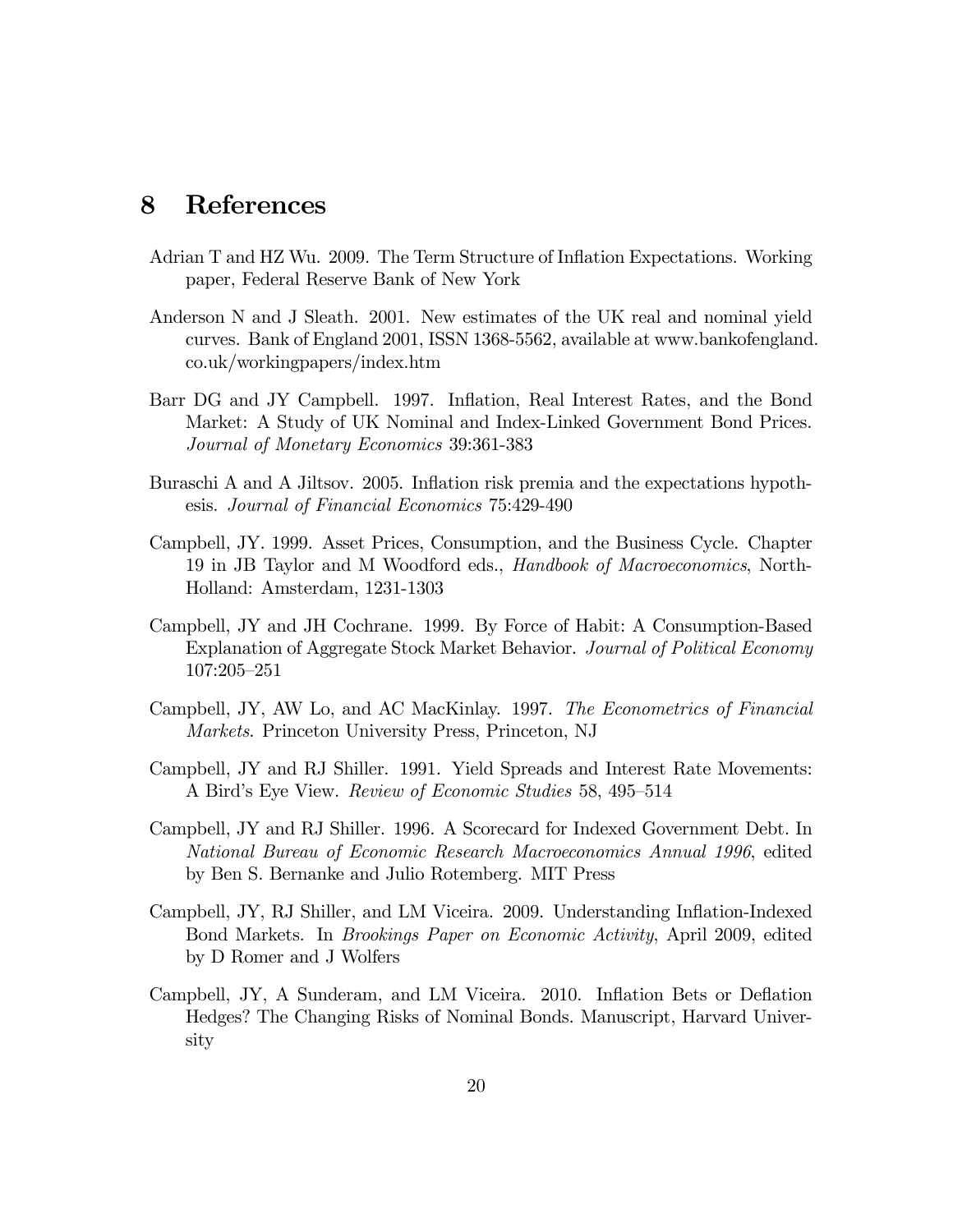- Campbell, JY, and LM Viceira. 2001. Who Should Buy Long-Term Bonds? American Economic Review 91:99—127
- Cochrane, JH. 2005. Asset Pricing, revised ed. Princeton University Press, Princeton, NJ
- Cochrane, JH and M Piazzesi. 2005. Bond Risk Premia. American Economic Review 95, 138—160
- Christensen, JE, JA Lopez, and GD Rudebusch. 2010. Inflation Expectations and Risk Premiums in an Arbitrage-Free Model of Nominal and Real Bond Yields. Journal of Money, Credit and Banking, 42(6):143-178
- Evans, MD. 2003. Real Risk, Inflation Risk and the Term Structure. The Economic Journal 113(487):345-389
- Fama, EF and RR Bliss. 1987. The Information in Long-Maturity Forward Rates. American Economic Review 77, 680-692
- Gürkaynak, RS, B Sack, and JH Wright. 2007. The U.S. Treasury yield curve: 1961 to the present. Journal of Monetary Economics 54(8):2291-2304
- Gürkaynak, RS, B Sack, and JH Wright. 2010. The TIPS Yield Curve and Inflation Compensation. American Economic Journal: Macroeconomics 2(1):70—92
- Greenwood, R and D Vayanos. 2008. Bond Supply and Excess Bond Returns. NBER Working Paper Series, No. 13806
- Greenwood, R and D Vayanos. 2009. Price pressure in the government bond market. American Economic Review, 100(2):585—90
- McCulloch, JH and H Kwon.1993. US Term Structure Data, 1947—1991. Working Paper 93-6, Ohio State University
- Modigliani, F and R Sutch. 1966. Innovations in Interest-Rate Policy. American Economic Review 56:178-197
- Pflueger, CE and LM Viceira. 2010. Disentangling Risk and Liquidity in Government Bonds. Manuscript, Harvard Business School
- Piazzesi, M and M Schneider. 2007. Equilibrium Yield Curves. NBER Working Paper Series, No. 12609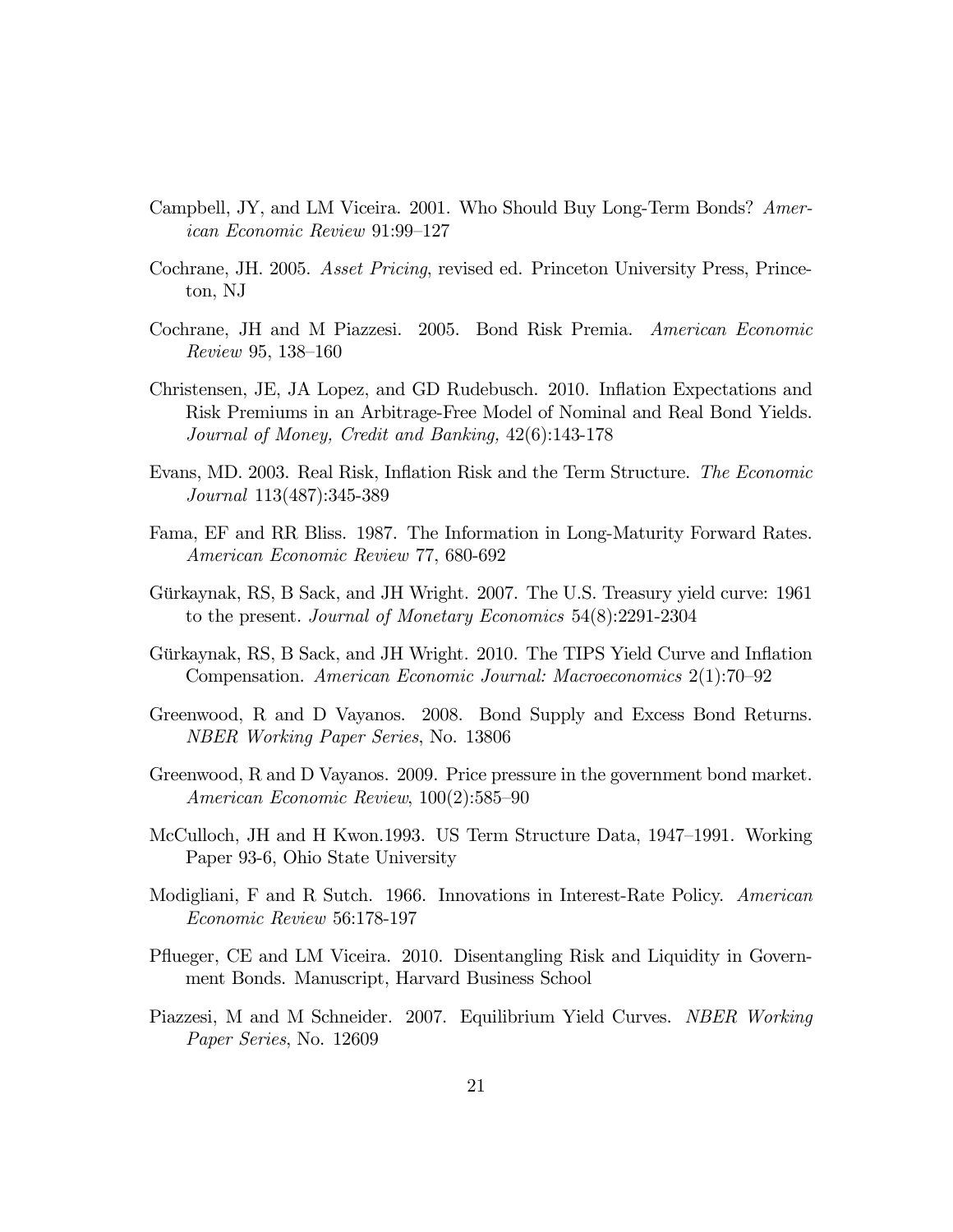Roll, R. 2004. Empirical TIPS. Financial Analysts Journal 60: 31-53

- Stock, JH and MW Watson. 2002. Has the Business Cycle Changed and Why? In National Bureau of Economic Research Macroeconomics Annual 2002
- Vayanos, D and JL Vila. 2009. A Preferred-Habitat Model of the Term Structure of Interest Rates. NBER Working Paper Series, No. 15487
- Viceira, LM. 2001. The Harvard Management Company and Inflation-Protected Bonds. HBS Case  $\#$  201-053
- Viceira, LM. 2010. Bond Risk, Bond Return Volatility, and the Term Structure of Interest Rates. Forthcoming International Journal of Forecasting
- Wachter, J.A. 2003. Risk Aversion and Allocation to Long-Term Bonds. *Journal of* Economic Theory 112:325—333
- Wachter, JA. 2006. A Consumption-Based Model of the Term Structure of Interest Rates. Journal of Financial Economics 79:365—399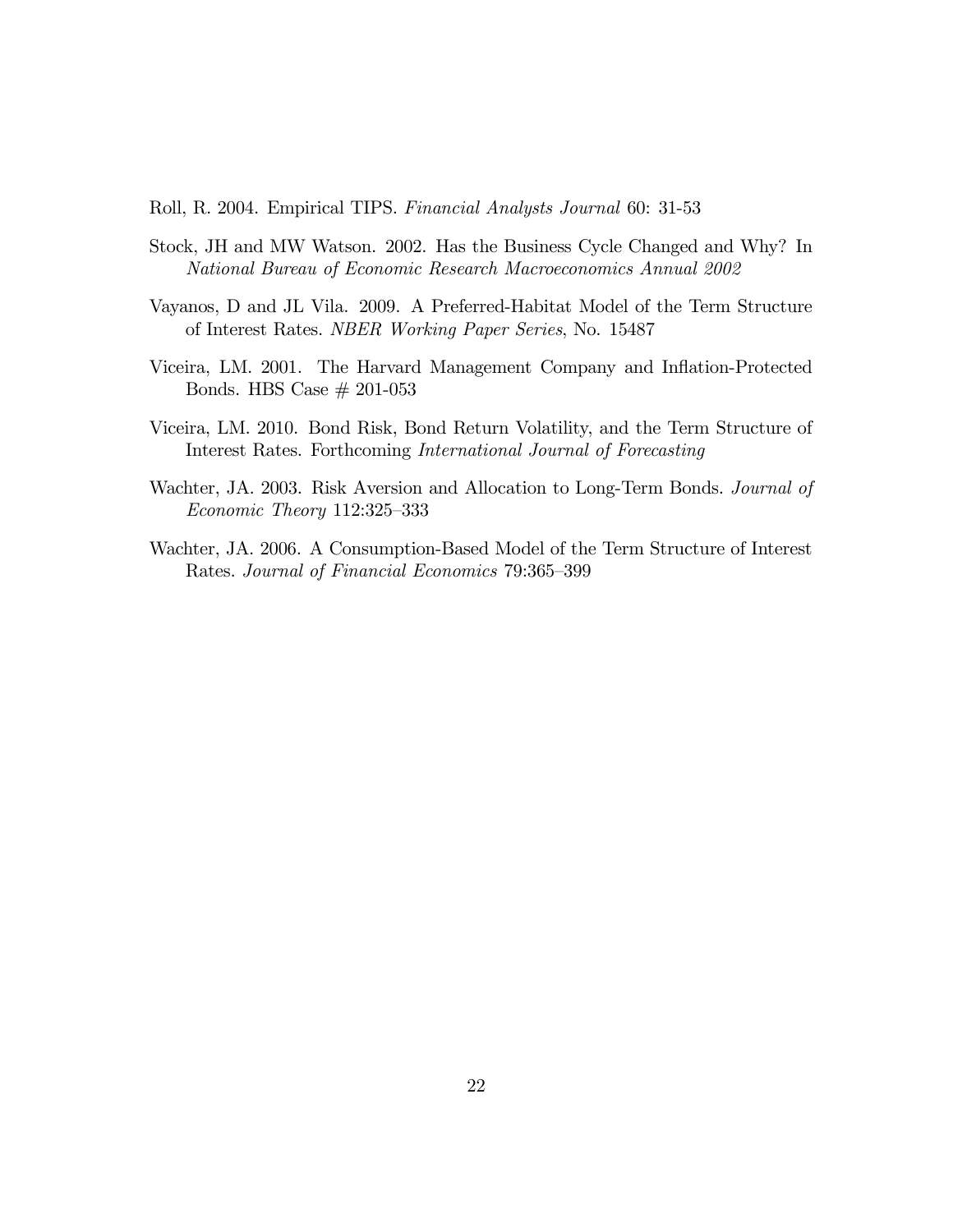| $\frac{y_{1,t}^{\$}}{y_{1,t}^{\$}}$<br>$-\pi_{t+1}$ | US                | UK      |
|-----------------------------------------------------|-------------------|---------|
|                                                     | $0.57***$         | 0.46    |
|                                                     | (0.22)            | (0.29)  |
| $y_{1,t-1}^{\$} - \pi_t$                            | 0.08              | $-0.11$ |
|                                                     | $(0.08)$ $(0.07)$ |         |
| $(\pi_{t-3} + \pi_{t-2} + \pi_{t-1} + \pi_t)/4$     | 0.08              | 0.03    |
|                                                     | (0.09)            | (0.09)  |
| $p-value$                                           | 0.00              | 0.00    |
| $R^2$                                               | 0.44              | 0.18    |

#### Table 1Forecasted Real Short Rate

Overlapping quarterly real short rate returns onto the nominal short rate, last quarter's real short rate return and inflation over the past year. Monthly data 1982.1-2009.12.

Newey-West standard errors with 4 lags in brackets.

\* and \*\* denote significance at the 5% and 1% level respectively.

p-value of the F-test for no predictability.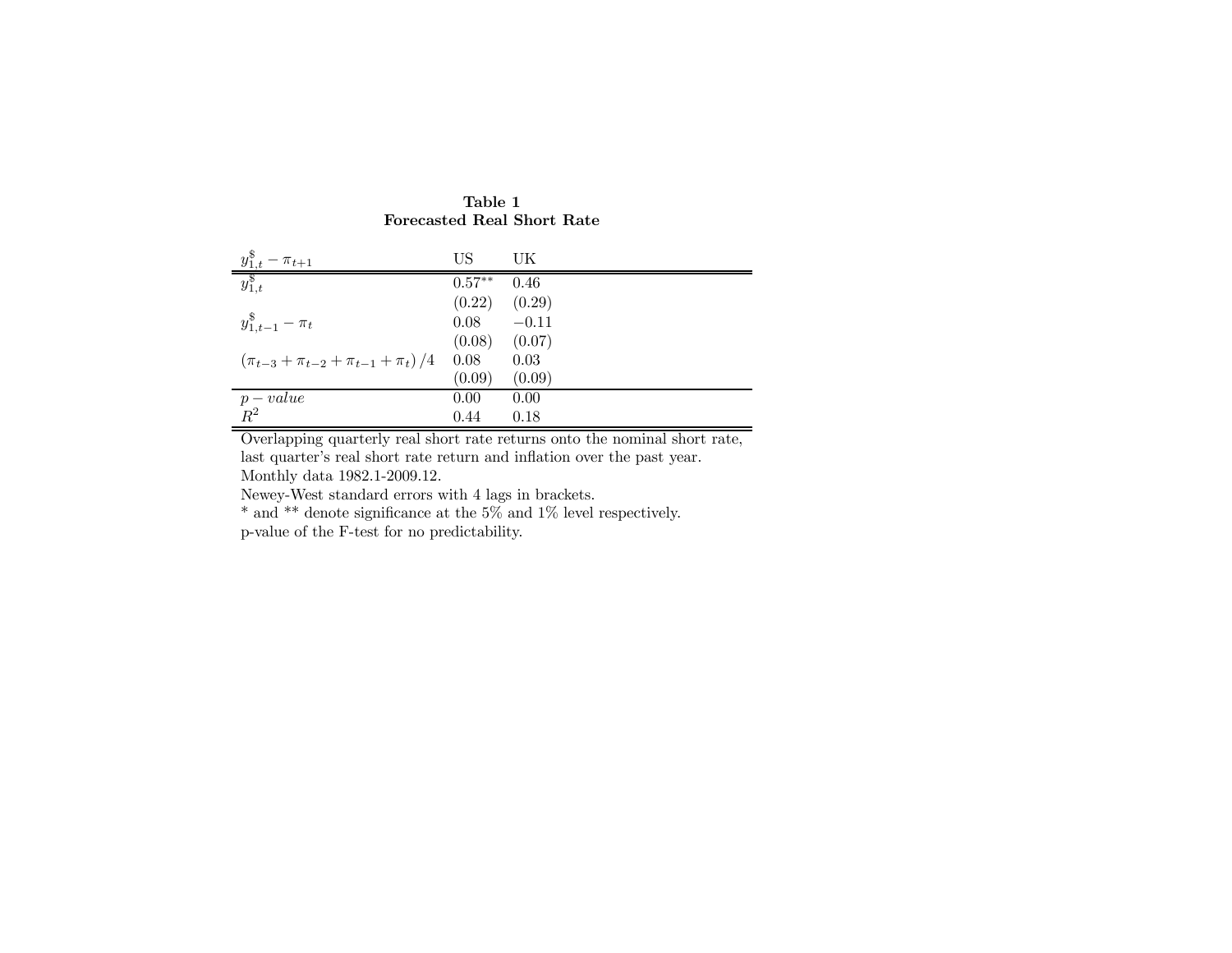| A: US 10 YR                                                                                                                                                                  |                            |                                                                                                                                                                                           |                  |      |                                                                                                                                                                                                                           |      |       |                             |                                        |
|------------------------------------------------------------------------------------------------------------------------------------------------------------------------------|----------------------------|-------------------------------------------------------------------------------------------------------------------------------------------------------------------------------------------|------------------|------|---------------------------------------------------------------------------------------------------------------------------------------------------------------------------------------------------------------------------|------|-------|-----------------------------|----------------------------------------|
|                                                                                                                                                                              | $\pi_t$                    | $y_{1,t}^{\$}$                                                                                                                                                                            | $y_{1,t}^{TIPS}$ |      | $\begin{array}{ccc} y_{n,t}^{\$} - y_{1,t}^{\$} & y_{n,t}^{TIPS} - y_{1,t}^{TIPS} & b_{n,t} - b_{1,t} & x r_{n,t+1}^{\$} \\ 1.86 & 2.04 & -0.17 & 3.26 \end{array}$                                                       |      |       | $xr_{n,t+1}^{TIPS}$         |                                        |
| Mean                                                                                                                                                                         | 2.56                       | 2.87                                                                                                                                                                                      | 0.50             |      |                                                                                                                                                                                                                           |      |       | 4.16                        | $\frac{r_{n,t+1}^b}{-0.91}$            |
| Std                                                                                                                                                                          | 1.50                       | 0.96                                                                                                                                                                                      | 0.72             | 0.72 | 0.61                                                                                                                                                                                                                      | 0.37 | 8.57  | 7.67                        | 7.22                                   |
|                                                                                                                                                                              |                            |                                                                                                                                                                                           |                  |      |                                                                                                                                                                                                                           |      |       |                             |                                        |
|                                                                                                                                                                              | <b>Return Correlations</b> |                                                                                                                                                                                           |                  |      |                                                                                                                                                                                                                           |      |       |                             |                                        |
|                                                                                                                                                                              |                            |                                                                                                                                                                                           |                  |      |                                                                                                                                                                                                                           |      |       |                             |                                        |
|                                                                                                                                                                              |                            |                                                                                                                                                                                           |                  |      |                                                                                                                                                                                                                           |      |       |                             |                                        |
|                                                                                                                                                                              |                            | $\begin{array}{ccccc} & & x r_{n,t+1}^{\$} & x r_{n,t+1}^{TIPS} & r_{n,t+1}^b \\ x r_{n,t+1}^{\$} & 1 & 0.61 & 0.54 \\ x r_{n,t+1}^{TIPS} & 1 & -0.34 \\ r_{n,t+1}^b & 1 & 1 \end{array}$ |                  |      |                                                                                                                                                                                                                           |      |       |                             |                                        |
|                                                                                                                                                                              |                            |                                                                                                                                                                                           |                  |      |                                                                                                                                                                                                                           |      |       |                             |                                        |
|                                                                                                                                                                              |                            |                                                                                                                                                                                           |                  |      |                                                                                                                                                                                                                           |      |       |                             |                                        |
| <b>B: UK 20 YR</b>                                                                                                                                                           |                            |                                                                                                                                                                                           |                  |      |                                                                                                                                                                                                                           |      |       |                             |                                        |
|                                                                                                                                                                              |                            |                                                                                                                                                                                           |                  |      |                                                                                                                                                                                                                           |      |       |                             |                                        |
|                                                                                                                                                                              |                            |                                                                                                                                                                                           |                  |      |                                                                                                                                                                                                                           |      |       |                             |                                        |
|                                                                                                                                                                              | $\pi_t$                    |                                                                                                                                                                                           |                  |      |                                                                                                                                                                                                                           |      |       |                             |                                        |
| Mean                                                                                                                                                                         | 3.47                       | $y_{1,t}^{\$}$<br>6.55                                                                                                                                                                    |                  |      | $\substack{y_{1,t}^{TIPS} \quad y_{n,t}^{\$} - y_{1,t}^{\$} \quad y_{n,t}^{TIPS} - y_{1,t}^{TIPS} \quad b_{n,t} - b_{1,t} \quad xr_{n,t+1}^{\$} \\ 3.14 \qquad -0.24 \qquad -0.37 \qquad \qquad 0.13 \qquad \qquad 3.47}$ |      |       | $xr_{n,t+1}^{TIPS}$<br>1.66 | $r_{\frac{n,t+1}{\gamma_1}}^b$<br>1.81 |
| Std                                                                                                                                                                          | 1.84                       | 1.52                                                                                                                                                                                      | 0.77             | 0.97 | 0.58                                                                                                                                                                                                                      | 0.57 | 14.67 | 9.25                        | 11.97                                  |
|                                                                                                                                                                              |                            |                                                                                                                                                                                           |                  |      |                                                                                                                                                                                                                           |      |       |                             |                                        |
|                                                                                                                                                                              | <b>Return Correlations</b> |                                                                                                                                                                                           |                  |      |                                                                                                                                                                                                                           |      |       |                             |                                        |
|                                                                                                                                                                              |                            |                                                                                                                                                                                           |                  |      |                                                                                                                                                                                                                           |      |       |                             |                                        |
|                                                                                                                                                                              |                            |                                                                                                                                                                                           |                  |      |                                                                                                                                                                                                                           |      |       |                             |                                        |
|                                                                                                                                                                              |                            |                                                                                                                                                                                           | $-0.06$          |      |                                                                                                                                                                                                                           |      |       |                             |                                        |
|                                                                                                                                                                              |                            | $\begin{array}{ccccc} xr_{n,t+1}^{\$} & xr_{n,t+1}^{TIPS} & r_{n,t+1}^{b}\\ 1 & 0.58 & 0.78\\ . & 1 & -0.06 \end{array}$                                                                  | $\mathbf{1}$     |      |                                                                                                                                                                                                                           |      |       |                             |                                        |
| $\begin{array}{l} \mathop{xr\mathstrut}_{n,t+1}^{\$}\n\hline\n\quadop{xr\mathstrut}_{n,t+1}^{\mathop{TIPS}}\n\\ \hline\n\mathop{r\mathstrut}_{n,t+1}^b\n\hline\n\end{array}$ |                            |                                                                                                                                                                                           |                  |      | Annualized $(\%)$ . Monthly data of quarterly overlapping returns and inflation.                                                                                                                                          |      |       |                             |                                        |

Table 2 Sample Moments of Inflation, Interest Rates, and Bond Returns

 $xr_{n,t+1}^{\$}=r_{n,t+1}^{\$}-y_{1,t}^{\$}$  $xr_{n,t+1}^{TIPS}=r_{n,t+1}^{TIPS}-y_{1,t}^{TIPS}$  $r_{n,t+1}^b = xr_{n,t+1}^\$ - xr_{n,t+1}^{TIPS}$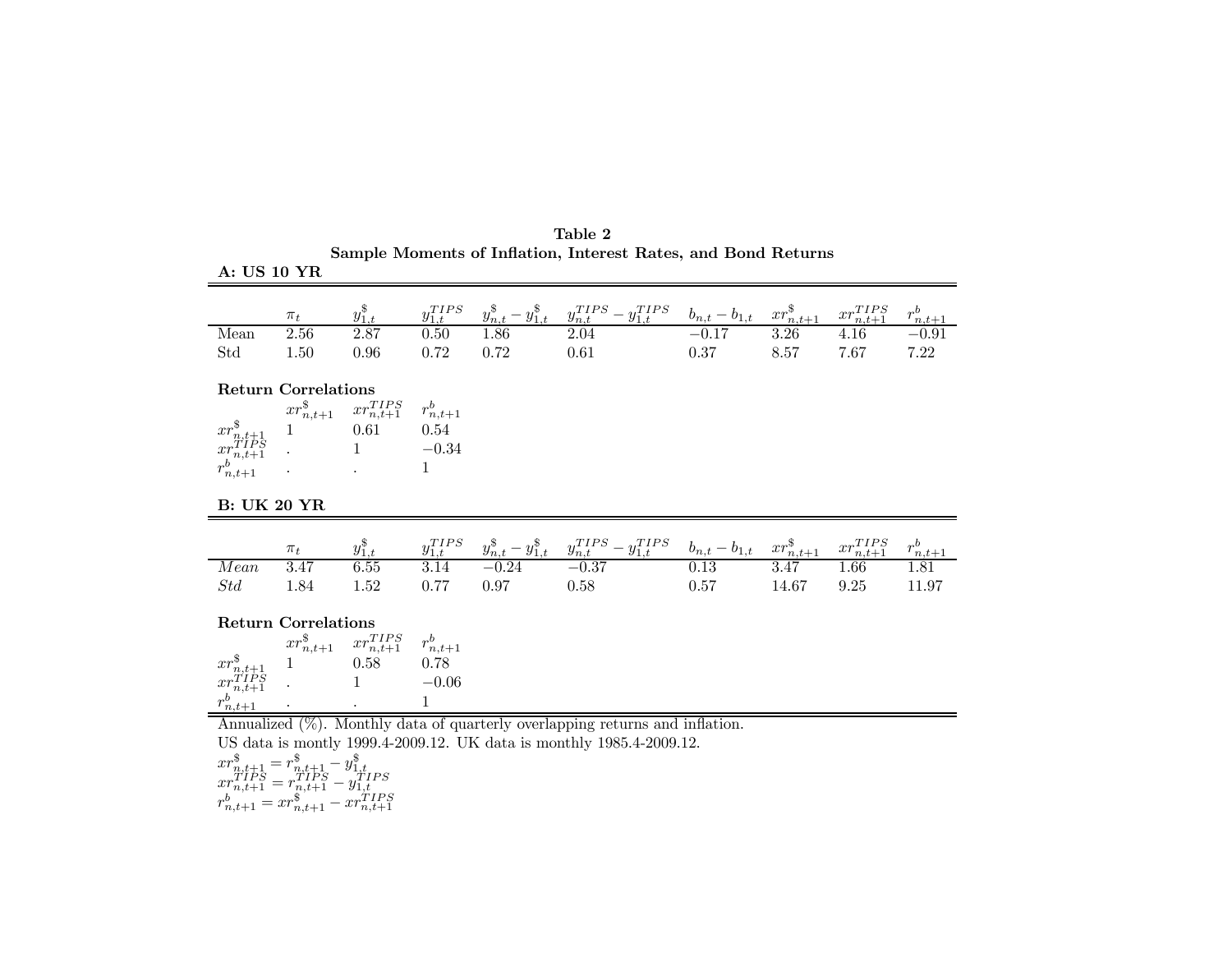| rests of the Nominal EH: Long Sample                  |                    |                   |                    |                    |  |
|-------------------------------------------------------|--------------------|-------------------|--------------------|--------------------|--|
|                                                       | $1952.1 - 2009.12$ | $1952.1 - 1987.2$ | $1987.3 - 2009.12$ | $1952.1 - 2009.12$ |  |
| $\frac{xr_{n,t+1}^{\$}}{(y_{n,t}^{\$}-y_{1,t}^{\$})}$ | $3.57**$           | $4.85*$           | 1.81               | $4.85*$            |  |
|                                                       | (1.12)             | (1.95)            | (1.18)             | (1.95)             |  |
| $(y_{n,t}^{\$} - y_{1,t}^{\$}) \times d_{1987-2009}$  |                    |                   |                    | $-3.04$            |  |
| $d_{1987-2009}$                                       |                    |                   |                    | (2.28)<br>0.01     |  |
|                                                       |                    |                   |                    | (0.01)             |  |
|                                                       | 0.00               | 0.01              | 0.13               | 0.01               |  |
| $p-value$<br>$R^2$                                    | 0.05               | 0.07              | 0.02               | 0.06               |  |

Table 3<br>Tests of the Nominal EH: Long Sample

Overlapping quarterly returns  $r_{n,t+1}^{\$}$  onto  $y_{n,t}^{\$} - y_{1,t}^{\$}$ . Monthly data 1952.1-2009.12.

 $d_{1987-2009}$  equals 1 in 1987.3-2009.12 and zero otherwise.

Newey-West standard errors with 3 lags in brackets.

\* and \*\* denote significance at the 5% and 1% level respectively.

p-value of the F-test for no predictability.

See Table 2 for definition of  $xr^{\$}_{n,t+1}$ .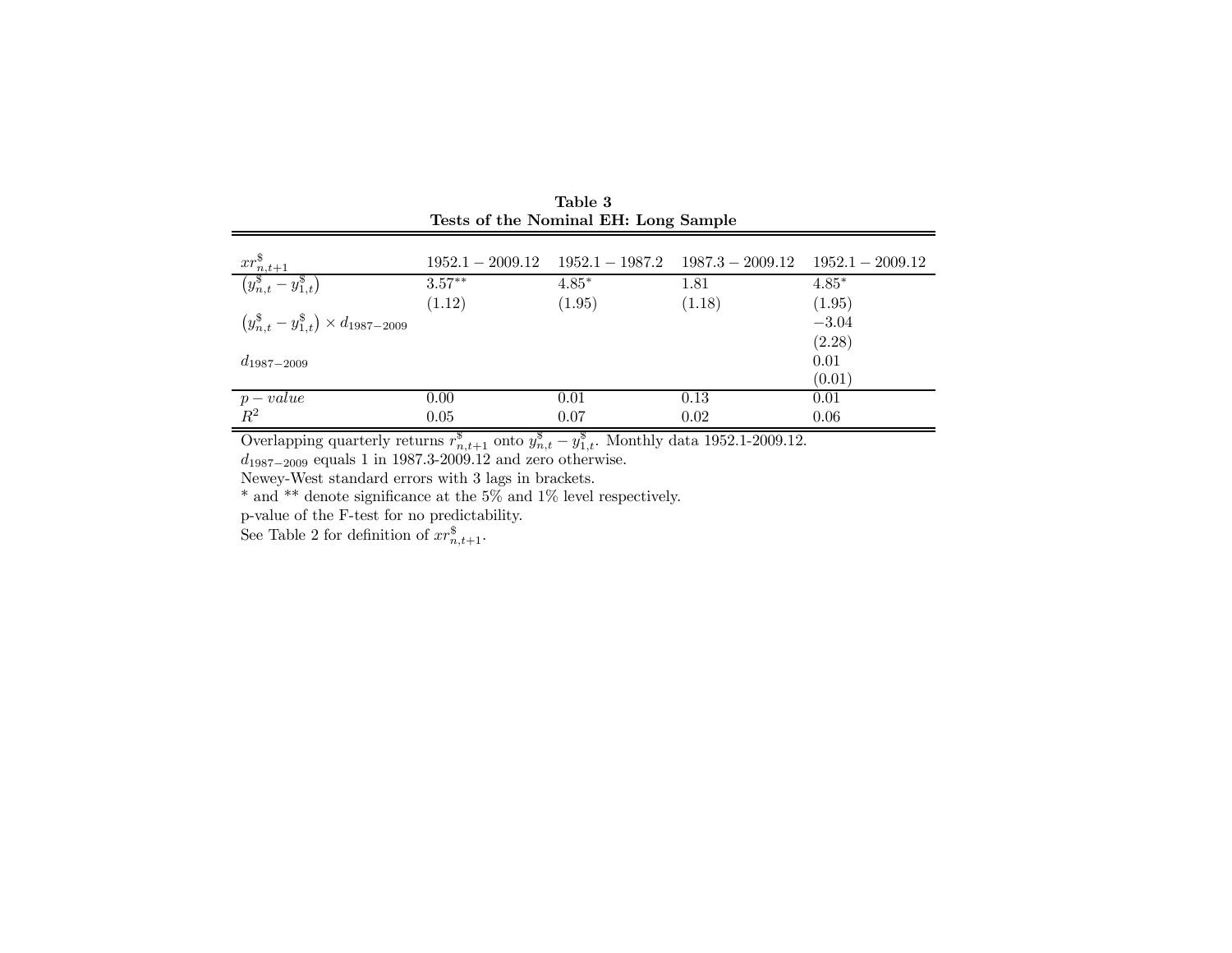| Table 4                                         |  |
|-------------------------------------------------|--|
| Tests of the Real and Nominal EH: Common Sample |  |
| <b>A: US 10 YR</b>                              |  |

|                                   |        | $xr_{n,t+1}^{\$}$ $xr_{n,t+1}^{TIPS}$ $r_{n,t+1}^b$ |         | $r_{n,t+1}^b$ |
|-----------------------------------|--------|-----------------------------------------------------|---------|---------------|
| $y_{n,t}^{\$} - y_{1,t}^{\$}$     | 2.17   |                                                     |         |               |
|                                   | (1.49) |                                                     |         |               |
| $y_{n,t}^{TIPS} - y_{1,t}^{TIPS}$ |        | $4.45***$                                           |         | $-3.10*$      |
|                                   |        | (1.37)                                              |         | (1.22)        |
| $b_{n,t} - b_{1,t}$               |        |                                                     | $7.24*$ | $7.43*$       |
|                                   |        |                                                     | (3.13)  | (2.45)        |
| $p-value$                         | 0.15   | 0.00                                                | 0.02    | 0.01          |
| $R^2$                             | 0.03   | 0.12                                                | 0.13    | 0.20          |

B: UK 20 YR

|                                   |         | $xr_{n,t+1}^{\$}$ $xr_{n,t+1}^{TIPS}$ $r_{n,t+1}^b$ $r_{n,t+1}^b$ |         |         |
|-----------------------------------|---------|-------------------------------------------------------------------|---------|---------|
| $y_{n,t}^{\$} - y_{1,t}^{\$}$     | $3.21*$ |                                                                   |         |         |
|                                   | (1.53)  |                                                                   |         |         |
| $y_{n,t}^{TIPS} - y_{1,t}^{TIPS}$ |         | $3.16*$                                                           |         | $-1.31$ |
|                                   |         | (1.30)                                                            |         | (2.05)  |
| $b_{n,t} - b_{1,t}$               |         |                                                                   | $4.31*$ | $4.89*$ |
|                                   |         |                                                                   | (1.99)  | (2.33)  |
| $\frac{p-value}{R^2}$             | 0.04    | 0.02                                                              | 0.03    | 0.10    |
|                                   | 0.05    | 0.04                                                              | 0.04    | 0.05    |

Overlapping quarterly returns. US data is monthly 1999.4-2009.12. UK data is monthly 1985.4-2009.12.

Newey-West standard errors with 3 lags in brackets.

\* and \*\* denote significance at the 5% and 1% level respectively.

p-value of the F-test for no predictability.

See Table 2 for definition of  $xr_{n,t+1}^{\$}$ ,  $xr_{n,t+1}^{TIPS}$ , and  $r_{n,t+1}^b$ .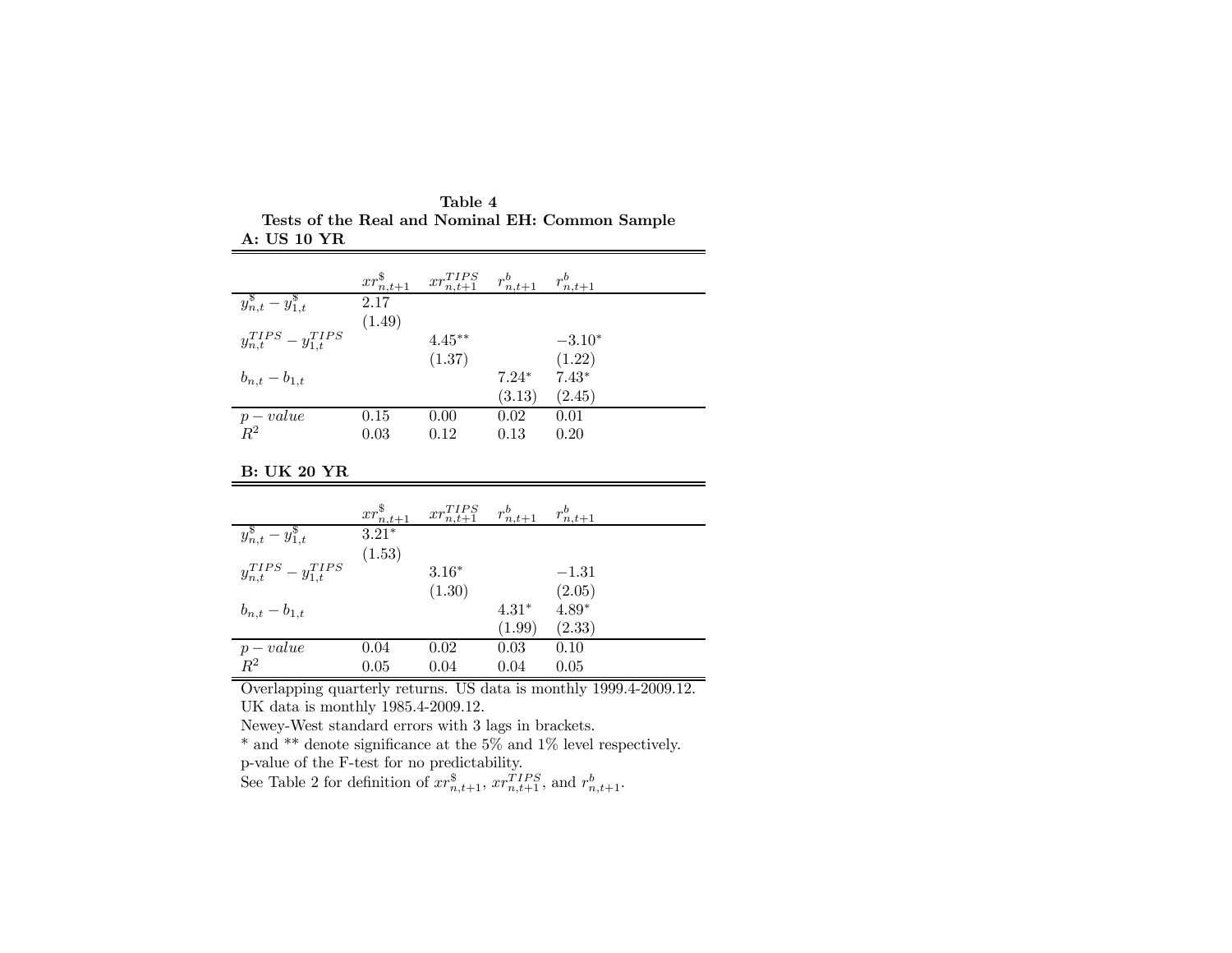|                                   | The Real and Nominal EH and the Cochrane-Piazzesi Factor<br>A: $1952.9 - 2009.12$<br><b>B</b> : $1999.4 - 2009.12$ |                                  |                   |                     |               |                   |                     |               |
|-----------------------------------|--------------------------------------------------------------------------------------------------------------------|----------------------------------|-------------------|---------------------|---------------|-------------------|---------------------|---------------|
|                                   |                                                                                                                    |                                  |                   |                     |               |                   |                     |               |
|                                   | $xr_{n,t+1}^{\$}$                                                                                                  | $\frac{xr_{n,t+1}^{\$}}{2.74^*}$ | $xr_{n,t+1}^{\$}$ | $xr_{n,t+1}^{TIPS}$ | $r_{n,t+1}^b$ | $xr_{n,t+1}^{\$}$ | $xr_{n,t+1}^{TIPS}$ | $r_{n,t+1}^b$ |
| $y_{n,t}^{\$} - y_{1,t}^S$        |                                                                                                                    |                                  |                   |                     |               | 1.88              |                     |               |
|                                   |                                                                                                                    | (1.23)                           |                   |                     |               | (1.69)            |                     |               |
| $y_{n,t}^{TIPS} - y_{1,t}^{TIPS}$ |                                                                                                                    |                                  |                   |                     |               |                   | $5.06*$             | $-4.33**$     |
|                                   |                                                                                                                    |                                  |                   |                     |               |                   | (1.54)              | (1.20)        |
| $b_{n,t} - b_{1,t}$               |                                                                                                                    |                                  |                   |                     |               |                   |                     | $7.65*$       |
|                                   |                                                                                                                    |                                  |                   |                     |               |                   |                     | (3.09)        |
| $CP_t$                            | $0.41**$                                                                                                           | 0.23                             | 0.31              | 0.01                | 0.29          | 0.20              | $-0.29$             | $0.57*$       |
|                                   | (0.13)                                                                                                             | (0.13)                           | (0.37)            | (0.37)              | (0.26)        | (0.38)            | (0.29)              | (0.22)        |
| $p-value$                         | 0.00                                                                                                               | 0.00                             | 0.41              | 0.97                | 0.27          | 0.27              | 0.00                | 0.00          |
| $R^2$                             | 0.04                                                                                                               | 0.06                             | 0.02              | 0.00                | 0.02          | 0.04              | 0.14                | 0.27          |

|                       | Table 5                                                  |
|-----------------------|----------------------------------------------------------|
|                       | The Real and Nominal EH and the Cochrane-Piazzesi Factor |
| A: $1952.9 - 2009.12$ | <b>B</b> : $1999.4 - 2009.12$                            |
|                       |                                                          |

 $CP_t = -2.14 f_{1,t}^{\$} + 0.81 f_{2,t}^{\$} + 3.00 f_{3,t}^{\$} + 0.80 f_{4,t}^{\$} - 2.08 f_{5,t}^{\$}$ 

Overlapping quarterly returns. Newey-West standard errors with 3 lags in brackets.

\* and \*\* denote significance at the 5% and 1% level respectively.

p-value of the F-test for no predictability.

See Table 2 for definition of  $xr_{n,t+1}^{\$}$ ,  $xr_{n,t+1}^{TIPS}$ , and  $r_{n,t+1}^b$ .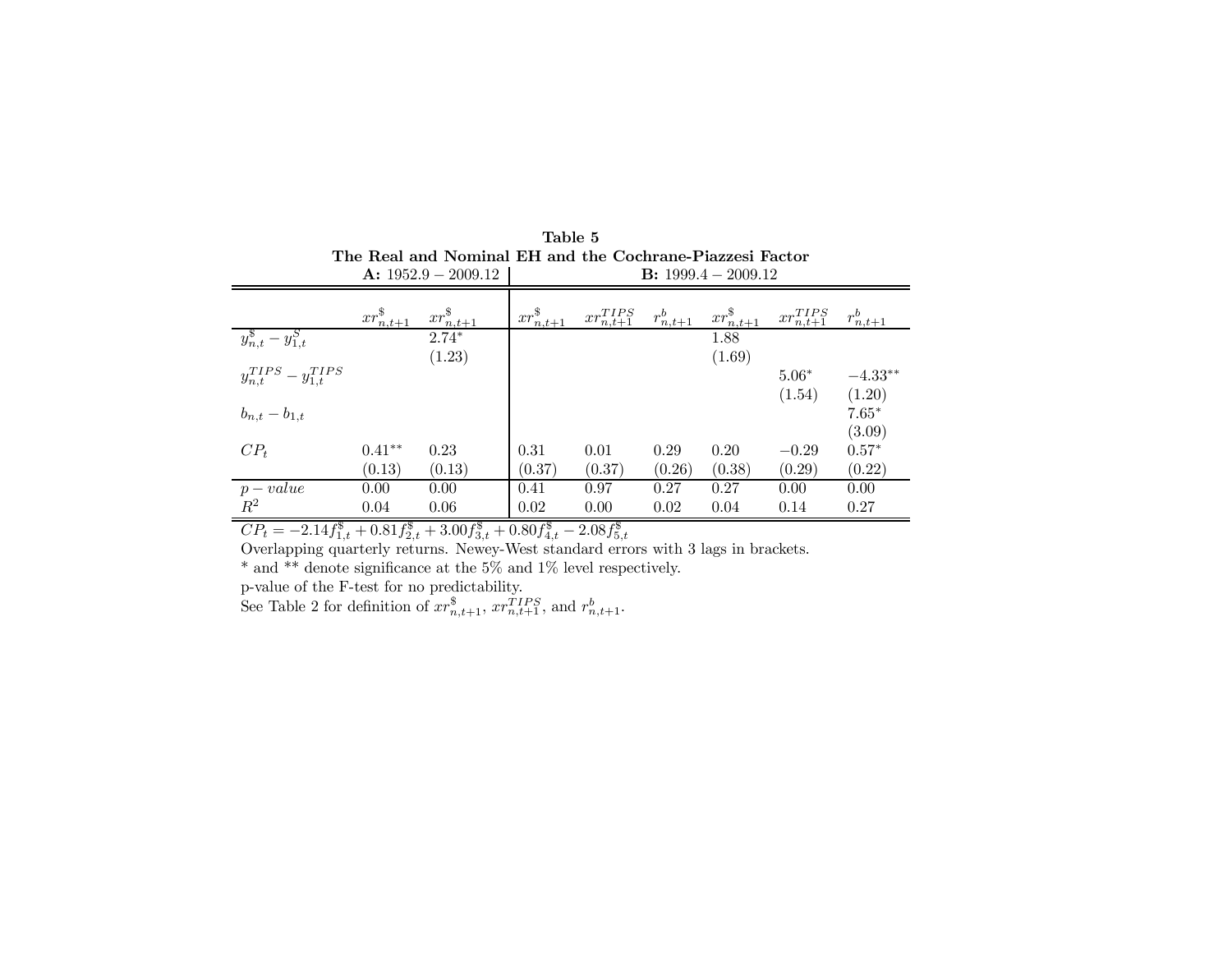|                     | $E(\widehat{u})$ |      |        | $\sigma(\hat{y}) = \sigma^2(\hat{y})/\sigma^2(xr_{n,t}^*) = \sigma^2(\hat{y})/\sigma^2(xr_{n,t}^{TIPS})$ |
|---------------------|------------------|------|--------|----------------------------------------------------------------------------------------------------------|
| Nominal Bonds       | 3.26             | 1.56 | $3\%$  |                                                                                                          |
| <b>TIPS</b>         | 4.16             | 2.70 | $10\%$ | 12%                                                                                                      |
| Breakeven Inflation | $-0.91$ 3.24     |      | $14\%$ |                                                                                                          |

Table 6 Moments of Fitted Bond Risk Premia A: Fitted Risk Premia US

#### B: Fitted Risk Premia UK

|                             | $E(\widehat{u})$ | $\sigma(\hat{u})$ |       | $\sigma^2(\hat{y})/\sigma^2(xr_{n,t}^*)$ $\sigma^2(\hat{y})/\sigma^2(xr_{n,t}^{TIPS})$ |
|-----------------------------|------------------|-------------------|-------|----------------------------------------------------------------------------------------|
| Nominal Gilts               | 3.47             | 3.13              | 5%    |                                                                                        |
| Inflation-Linked Gilts 1.66 |                  | 1.84              | $2\%$ | 4%                                                                                     |
| Breakeven Inflation         | 1.81             | 2.55              | $3\%$ |                                                                                        |

Annualized  $(\%)$ . Columns 1 and 2 show mean and standard deviation of fitted values. Risk Premia in A correspond to fitted values in Table 4A, columns 1, 2 and 4. Risk Premia in B correspond to fitted values in Table 4B, columns 1, 2 and 4. See Table 2 for definition of  $xr_{n,t+1}^{\$}$  and  $xr_{n,t+1}^{TIPS}$ .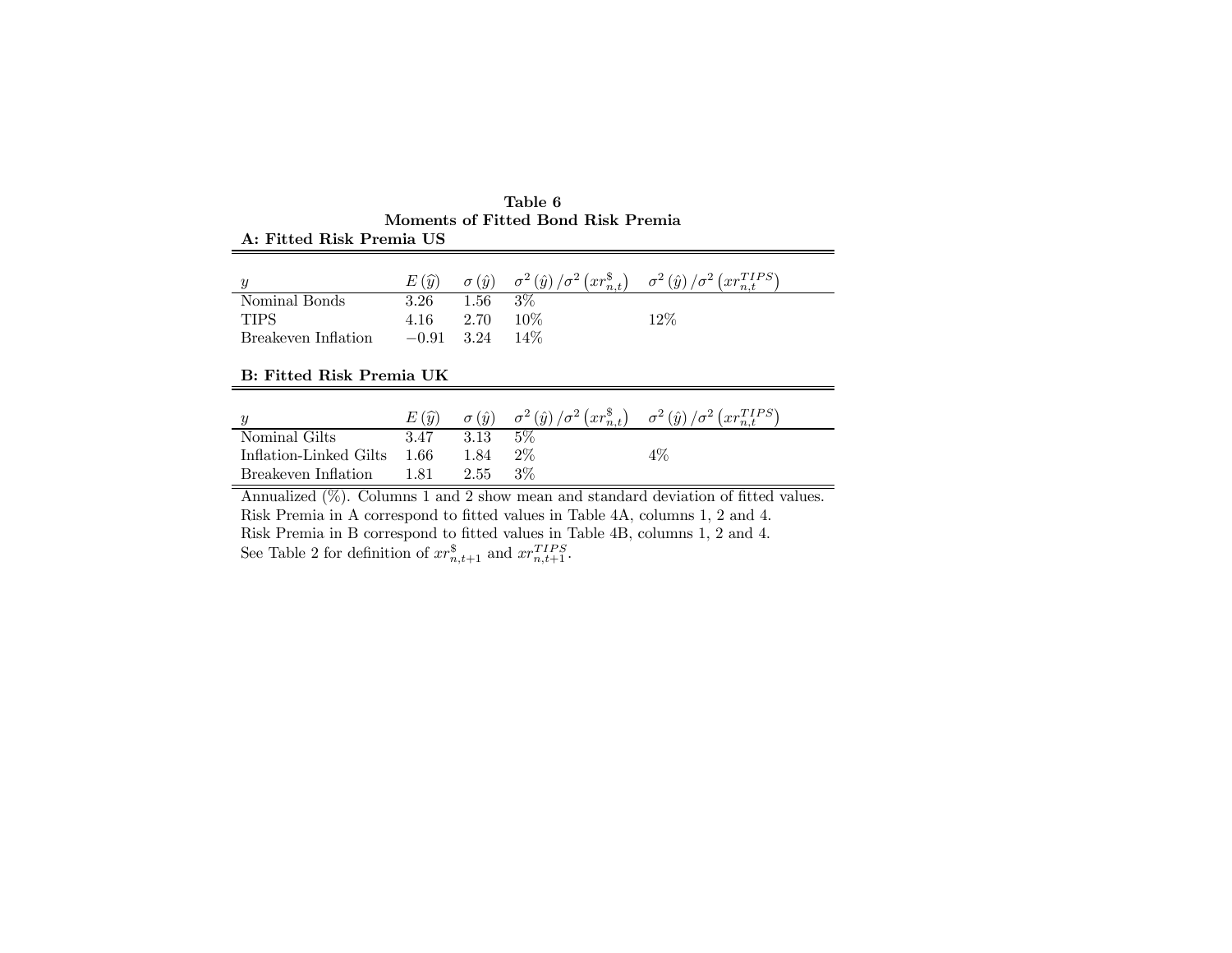

Figure 1: US Realized and Predicted Real Short Rate



Figure 2A: Fitted US Risk Premia